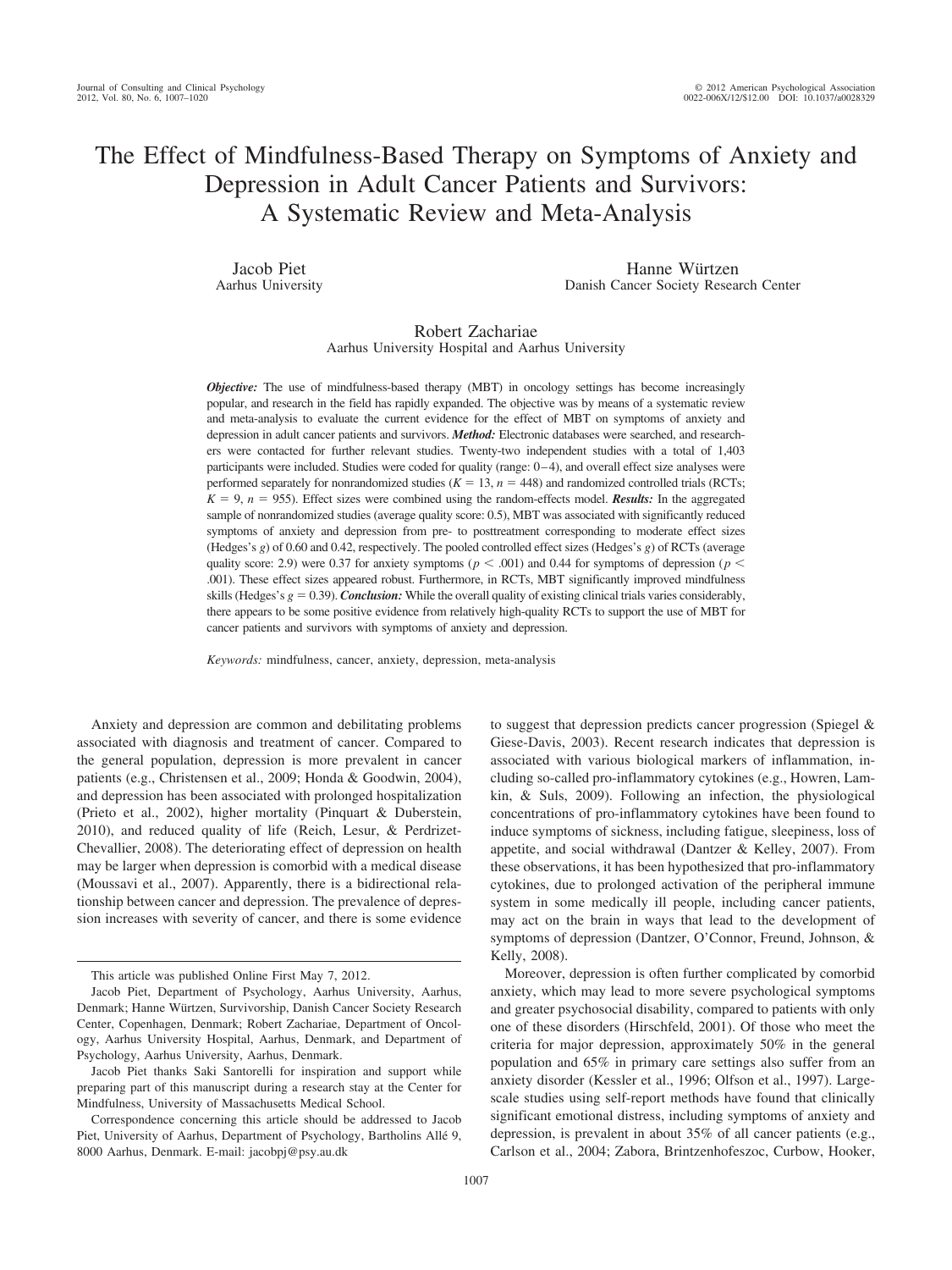& Piantadosi, 2001). In many cases these symptoms persist for months or even years after cancer treatment completion (e.g., Bleiker, Pouwer, van der Ploeg, Leer, & Ader, 2000). According to a meta-analysis of studies using standardized diagnostic interviews, the prevalence of major depression and anxiety disorders in patients with cancer is approximately 15% and 10%, respectively, and 38% for any mood disorder (Mitchell et al., 2011). Meanwhile, the prevalence of depression seems to vary as a function of cancer type, with the highest rates found among patients with pancreatic, oropharyngeal, lung, and breast cancer (Massie, 2004). It is also important to note that the risk of developing anxiety or depression is particularly high during the first year following cancer diagnosis (e.g., Burgess et al., 2005; Rowland, 1999). In a 5-year observational cohort study, Burgess et al. (2005) found that almost 50% of women with early breast cancer fulfilled the criteria for disorders of anxiety or depression in the first year after cancer diagnosis. Thus, in general, symptoms of anxiety and depression among cancer patients appear to be well documented, and early identification and effective treatment should be considered essential for comprehensive cancer care.

Recently, mindfulness-based therapy (MBT) has become an increasingly popular psychological intervention for cancer patients, and in the past 10 years, several studies of MBT for cancer patients have emerged in the research literature. MBT was derived from ancient eastern meditation and yoga traditions, particularly Buddhism, and has been secularized and adapted to meet the needs of the Western population. Mindfulness is generally defined as intentional nonjudgmental awareness of present-moment experiences (e.g., Baer, 2003; Kabat-Zinn, 2003). MBT includes mindfulness-based stress reduction (MBSR; Kabat-Zinn, 1990) and mindfulness-based cognitive therapy (MBCT; Segal, Williams, & Teasdale, 2002). Both are clinical group intervention programs used for acute reduction of distress symptoms as well as for relapse prevention by means of systematic training in mindfulness meditation combined with didactic and experiential learning methods. The aim of MBT is to teach participants to deal more effectively with experience as it arises in the present moment, including nonjudgmental awareness of feelings, thoughts, and bodily sensations. Aiming at counteracting experiential avoidance and developing greater emotional tolerance, participants are gradually taught to turn toward and accept intense bodily sensations and emotional discomfort as they engage in different mindfulness practices, such as the body scan, simple yoga exercises, walking meditation, and prolonged periods of sitting meditation. Through the practice of mindfulness, patients are provided with attentional skills that allow them to recognize the automatic activation of dysfunctional thought processes, including depression-related rumination, and to disengage from these by redirecting attention to experience as it unfolds and changes moment by moment (Kabat-Zinn, 1990; Segal et al., 2002). At the core of MBT is the ability to step back from analytic thought and verbal problem solving to simply allow experience to be as it is.

Paying attention to present-moment reality, cultivated by the practice of mindfulness, may be of particular importance to cancer patients. One could speculate that some sources of stress, anxiety, and depression for cancer patients may be related to concerns about the past (e.g., rumination about the causes of cancer or regrets about former life priorities) and future-related worries (e.g., fear of increased pain, psychological suffering, or the loss of life

itself). Hence, it is possible that formal periods of mindfulness practice can serve as a restorative refuge into the present moment, free from the inexorable demands and worries of life as a cancer patient (Speca, Carlson, Mackenzie, & Angen, 2006).

Results from meta-analyses suggest that MBT is effective for reduction of psychological distress, including symptoms of anxiety and depression, in nonclinical populations (Chiesa & Serretti, 2009), chronic medical diseases (Bohlmeijer, Prenger, Taal, & Cuijpers, 2010), cancer patients (Ledesma & Kumano, 2009), and across various clinical samples (e.g., anxiety and mood disorders, eating disorders, heart disease, cancer, pain disorders, and diabetes; Baer, 2003; Grossman, Niemann, Schmidt, & Walach, 2004; Hofmann, Sawyer, Witt, & Oh, 2010). Furthermore, results from a recent meta-analysis of six large randomized controlled trials (RCTs) indicate that MBCT effectively reduces the risk of relapse for patients with recurrent major depressive disorder (Piet & Hougaard, 2011).

As more studies have been published, the efficacy of MBT for cancer patients has been evaluated in a number of narrative reviews (Matchim & Armer, 2007; Ott, Norris, & Bauer-Wu, 2006; Shennan, Payne, & Fenlon, 2011; Smith, Richardson, Hoffman, & Pilkington, 2005). These reviews generally conclude that MBT leads to improvements in mood and stress symptoms, suggesting that MBT is a promising intervention for oncology patients. However, none of these studies have attempted to quantify the results from the included studies. Two more recent systematic reviews have included quantitative, that is, meta-analytic, methods to evaluate the effect of MBT. In the first meta-analysis, Ledesma and Kumano (2009) included 10 studies (seven nonrandomized studies, three RCTs) of mindfulness treatment programs for cancer patients published between 2000 and 2007 and reported moderate to small pooled effect sizes (ESs) for combinations of various measures of mental (Cohen's  $d = 0.48$ ) and physical health ( $d =$ 0.18). It could be argued, however, that the included studies were less suitable for meta-analysis, as the types and durations of mindfulness training differed considerably between studies. For example, one study included in the review combined mindfulness training and art therapy, and treatment duration varied from 6 to 15 weeks between studies. Furthermore, as the outcome measures were lumped together in two broad categories, the interpretability of results may be limited. In the second and more recent metaanalysis of 39 studies, Hofmann et al. (2010) analyzed the efficacy of MBT on symptoms of anxiety and depression in a broad range of psychological and medical disorders. For the nine studies (seven nonrandomized studies, two RCTs) that had included cancer patients, they found a pooled uncontrolled ES (Hedges's *g*) of 0.63  $(p < .01)$  for symptoms of anxiety (eight studies) and 0.45 ( $p <$ .01) for symptoms of depression (seven studies). Since the publication of this meta-analysis, several RCTs have been conducted, and the overall empirical literature of MBT for cancer patients has more than doubled. However, at this point in time, there has been no meta-analysis investigating the controlled effect of RCTs of MBT on symptoms of anxiety and depression in cancer patients and survivors. In addition, change in mindfulness skills associated with MBT has not been quantitatively evaluated across studies.

The present article reports the first formally adequate metaanalytic evaluation, conducted according to the Meta-Analysis Reporting Standards (MARS) established by the American Psychological Association (APA; APA Publications and Communica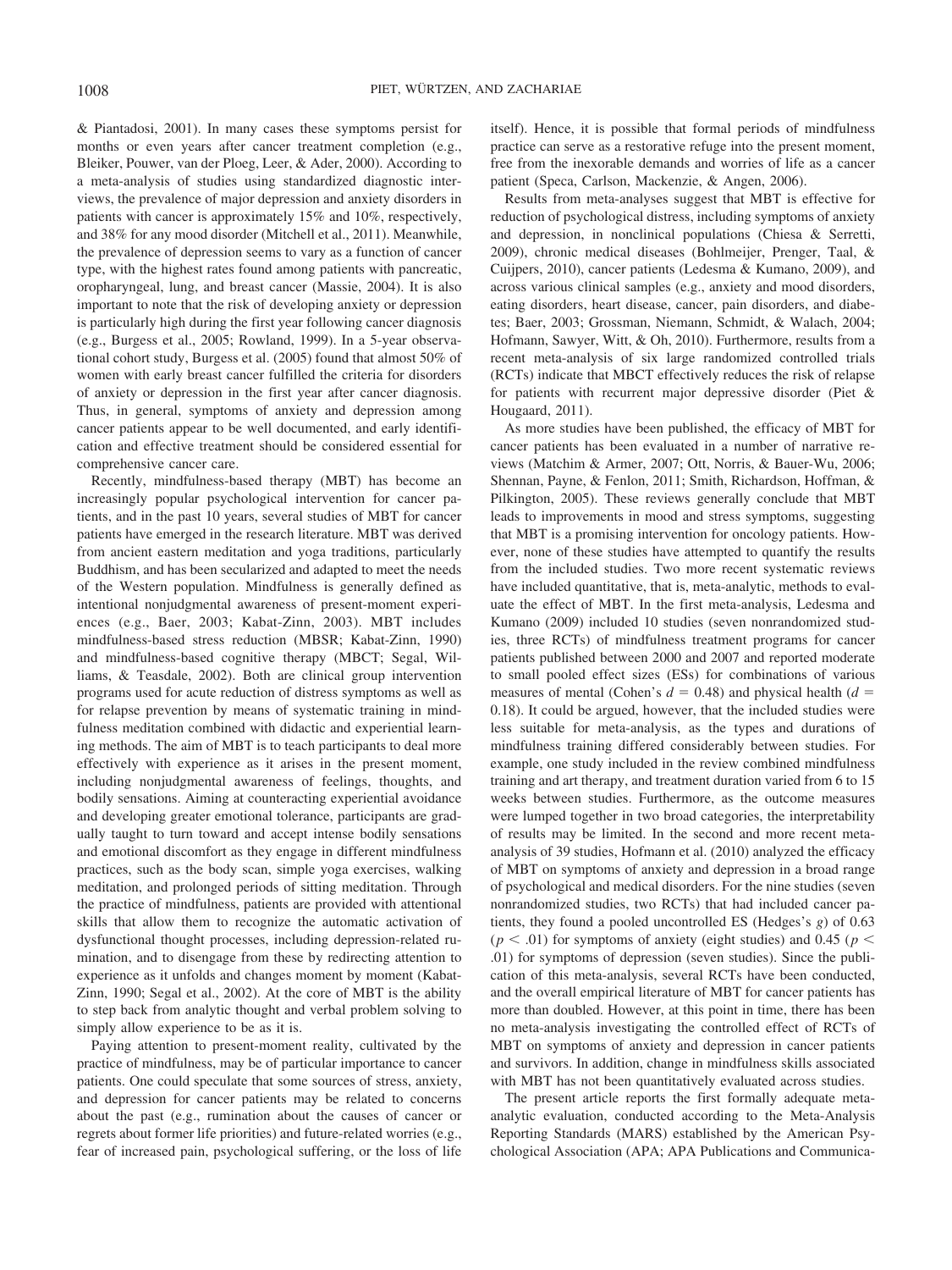tions Board Working Group on Journal Article Reporting Standards, 2008), of MBT for symptoms of anxiety and depression in cancer patients. To avoid excluding a substantial portion of the existing outcome research, we chose a comprehensive approach, including all available studies. However, taking the quality of the trials into consideration, meta-analyses were conducted separately for nonrandomized studies and RCTs. Our objective was by means of meta-analysis of the currently available results to test the hypothesis that MBT is an effective treatment for reduction of symptoms of anxiety and depression in adult cancer patients and survivors. Furthermore, we expected MBT to be associated with improved mindfulness skills.

# **Method**

#### **Inclusion Criteria**

Studies were included in the meta-analysis using the following eligibility criteria:

*Type of studies:* Studies of MBSR or MBCT for cancer patients or cancer survivors, reported in the English language.

*Type of participants:* Participants aged 18 years or above with a current or former diagnosis of cancer.

*Type of interventions:* MBSR or MBCT conducted according to Kabat-Zinn (1990) or Segal et al. (2002), respectively.

*Type of outcome measures:* Validated continuous measures of anxiety or depression symptom severity, included at both pre- and postintervention, with reported data sufficient for estimating ESs.

#### **Search Strategies**

Several electronic databases (EMBASE, PubMed, PsycINFO, Web of Science, Scopus, and the Cochrane Controlled Trials Register) were searched to identify eligible studies from first available year to March 5, 2012, using the search terms ([(mindfulness\*) OR (MBSR) OR (MBCT)] AND cancer). Reference lists of selected articles and other reviews were inspected, relevant studies registered at ClinicalTrials.gov were identified, and researchers in the field of MBT for cancer were contacted for relevant unpublished studies. First, duplicates were removed from the total sample of identified records. Abstracts from the remaining records were then screened, and relevant articles were retrieved for eligibility assessment. Studies fulfilling the inclusion criteria were then selected for evaluation by means of meta-analysis. The search was conducted independently by the first author (Jacob Piet), and the retrieval process was double-checked by the second author (Hanne Würtzen). Disagreement was resolved by discussion.

#### **Coding Procedures**

A coding sheet for extraction of data from the included studies was developed by the last author (Robert Zachariae), and the following information was collected independently by the first (Jacob Piet) and second authors (Hanne Würtzen): (a) participant characteristics (including age, sex, disease characteristics [cancer

type and stage], treatment [radiation and/or chemotherapy], and time since diagnosis), (b) group characteristics (including type of MBT, comparison condition, number of participants in each group, number of MBT sessions, and adherence to MBT), (c) type of outcome measures (including severity of anxiety and depression symptoms, and measures of mindfulness), and (d) methodological quality of studies using the Jadad scale (Jadad et al., 1996) by assigning one point for each of the following criteria modified to account for difficulties in blinding participants to MBT: (1) The study was randomized; (2) the randomization procedure was described and appropriate, that is, allocation was randomly conducted independent of the investigators, using methods that allowed each participant equal chance of being assigned to either the intervention or control condition; (3) blind outcome assessment was reported (blinding of both therapists and participants, as required by the original Jadad criteria, is not possible); and (4) number and reasons of withdrawals and dropouts were collected and reported for each group. One point was given for each Jadad criterion met, yielding a maximum total score ranging from 0 to 4. The results of the data extraction of the two authors were compared, and any disagreements were resolved by discussion. In addition, for study quality scoring, the interrater reliability was assessed.

## **Statistical Methods**

Computed ES statistics were standardized weighted mean differences based on Hedges's *g* for continuous measures of anxiety, depression, and mindfulness. ESs were weighted by the inverse standard error (i.e., taking the precision of each study into account) and presented with 95% confidence intervals (CIs). Hedges's *g* is a variation of Cohen's *d* (Cohen, 1988), correcting for potential bias due to small sample sizes (Hedges & Olkin, 1985). According to Cohen's (1988) ES conventions, the magnitude of Hedges's *g* can be expressed as small (0.2), medium (0.5), and large (0.8).

Quantitative data syntheses were carried out separately for (a) nonrandomized studies and (b) RCTs. ESs derived from nonrandomized studies were based on pre–post within-group differences. To estimate pre–post within-group ESs (i.e., the magnitude of pre–post changes in the treatment group alone), the standard deviation of the difference between means is used, and the correlation between respective time point measures is required.<sup>1</sup> The information needed to calculate this correlation is rarely available from study reports, and when it was unavailable, we therefore, as recommended by Rosenthal (1993), assumed a conservative estimation of  $r = .7$  for each included study. ESs derived from RCTs were based on mean pre- to posttreatment change scores (using the standard deviation of posttreatment scores) for both MBT and

<sup>1</sup> Within-group pre–post ESs were calculated using the following formula:  $d = \left(\frac{Y_1 - Y_2}{S_{\text{diff}}}\right) \sqrt{2(1 - r)}$ , where  $Y_1$  and  $Y_2$  are the pre- and posttreatment sample means,  $S<sub>diff</sub>$  is the standard deviation of the difference, and *r* is the correlation between pre- and posttreatment scores. Cohen's *d* was converted to Hedges's *g* using a correction factor:  $J = 1$ 3  $\frac{4df-1}{4df-1}$ , where *df* is the degrees of freedom used to estimate the withingroup standard deviation. For within-group ESs, the degrees of freedom for calculating  $J$  are  $n - 1$ , where  $n$  is the treatment group sample size. Then,  $g = J \times d$ .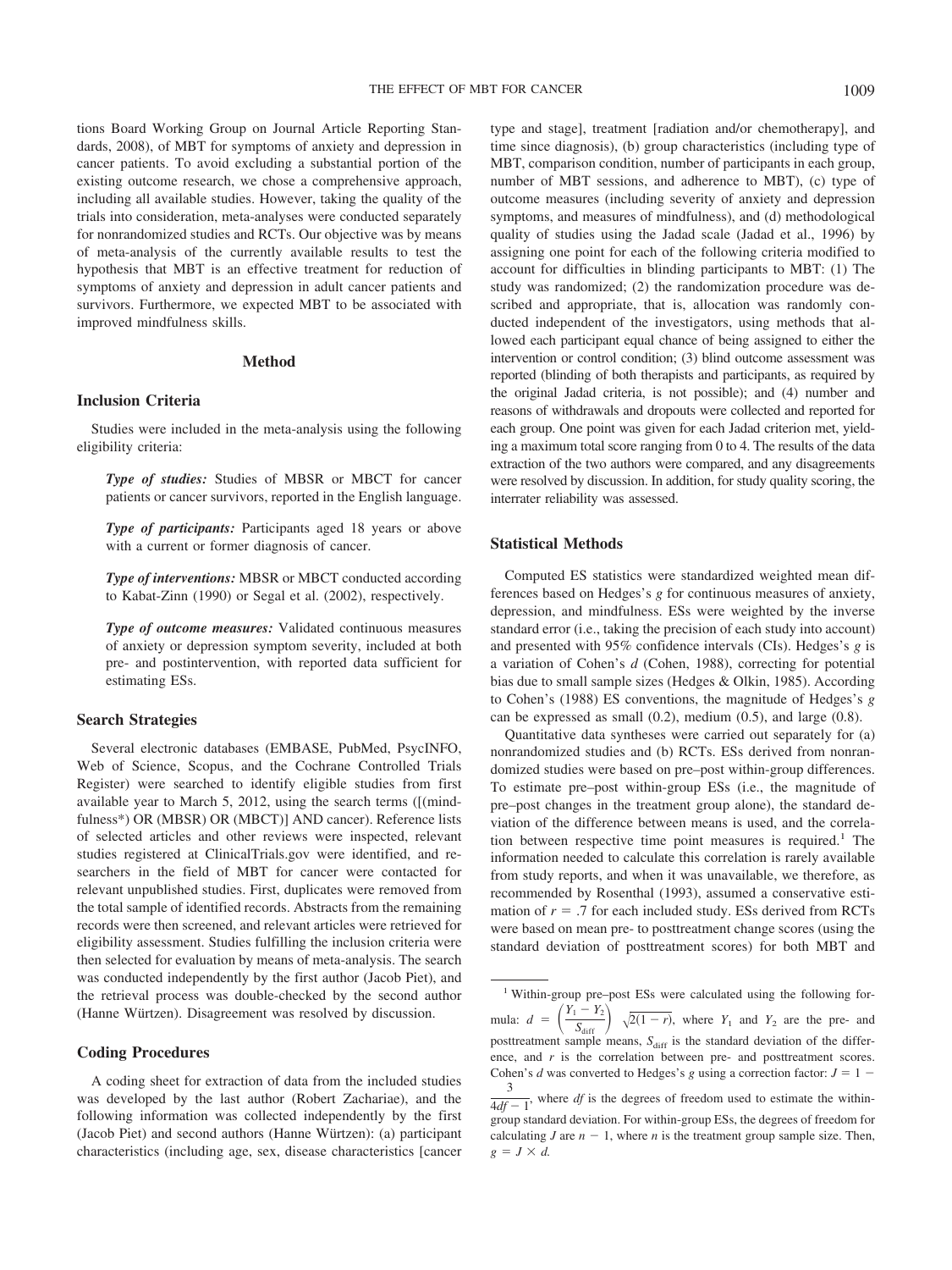control conditions.<sup>2</sup> To investigate the longer term effects associated with MBT, we analyzed change in symptoms of anxiety and depression from pretreatment to the last available follow-up period.

To obtain a summary statistic, ESs were pooled across studies using the inverse variance random-effects model (DerSimonian & Laird, 1986). In this model, ES parameters for individual studies are treated as if they are a random sample from a larger population, thus allowing for generalization beyond the observed studies (Hedges & Vevea, 1998). Independence of results was ensured for all analyses. Thus, if a study reported results for more than one type of outcome measure of either anxiety or depressive symptom severity, an average ES across respective measures was calculated, so that only one result per study was used for each quantitative data synthesis.

Funnel plots of study ESs and fail-safe *N* statistics were applied to detect potential bias in the publication of study results. A funnel plot is a graphic illustration of ESs from individual studies in relation to a measure of study size or precision. In general, estimates of effect have more precision the larger the study, and therefore, ESs derived from smaller studies are likely to scatter more widely at the bottom of the graph. In the absence of bias, the plot should resemble an inverted funnel, with ESs symmetrically distributed in relation to the overall mean ES (Sterne, Egger, & Moher, 2008). We included a formal test of funnel-plot asymmetry provided by Egger, Smith, Schneider, and Minder (1997) to examine whether the association between ESs and a measure of study size, such as the standard error of the effects, was significantly greater than what could be expected by chance alone. The funnelplot trim and fill method by Duval and Tweedie (2000) was used to test and (if needed) adjust for possible bias in the pooled ES by taking into account ESs from the estimated number of missing studies. The fail-safe *N* statistic was included to provide an estimate of the number of unpublished or unretrieved equal-samplesize studies with an ES of zero needed to reduce the overall effect to a nonsignificant level ( $p > .05$ ; Rosenthal & Rubin, 1988). Rosenthal (1991) has suggested that a fail-safe number exceeding  $5K + 10$ , with *K* being the number of studies included in the meta-analysis, is a robust indicator of no publication bias due to the file drawer problem.

To establish whether the results of studies were consistent, tests of heterogeneity were conducted using *Q* and *I* <sup>2</sup> statistics. *Q* calculates the probability value for heterogeneity of studies. The *I* 2 quantity provides a measure of the degree of inconsistency in studies by estimating the amount of variance in a pooled ES that can be accounted for by heterogeneity in the sample of studies (Higgins, Thompson, Deeks, & Altman, 2003). An *I* <sup>2</sup> value of 0% indicates no observed heterogeneity, while values of 25%, 50%, and 75% are considered low, moderate, and high, respectively.

Prior to the literature search, a statistical power analysis was carried out following the procedure suggested by Hedges and Pigott (2001). The two RCs of the effects of MBT on symptoms of anxiety and/or depression in cancer patients or survivors available to Hofmann and colleagues (2010) had a mean sample size of 86. Under the assumption that subsequently published RCTs would have used sample sizes of at least the same magnitude, it was estimated that we would be able to detect a small to moderate pooled ES (Cohen's  $d = 0.3$ ) with a total of seven RCTs with an

alpha of 5% and a statistical power of 80%, using a random-effects model.

Statistical analyses were conducted manually and with the computer software program Comprehensive Meta-Analysis, Version 2 (Borenstein, Hedges, Higgins, & Rothstein, 2005). Overall, the study followed the APA MARS, which provide detailed information recommended for inclusion in manuscripts reporting metaanalyses (APA Publications and Communications Board Working Group on Journal Article Reporting Standards, 2008).

## **Results**

## **Study Selection**

The study selection process is illustrated in Figure 1 using the PRISMA flow diagram (Moher, Liberati, Tetzlaff, Altman, & the PRISMA Group, 2009) with reasons for exclusion. Our search strategy identified a total of 670 records, of which 22 independent studies, fulfilling the inclusion criteria, were selected for metaanalytic evaluation.

#### **Study Characteristics**

Characteristics of the 22 included studies are summarized in Table 1. All studies investigated the effect of MBSR  $(K = 18)$  or MBCT  $(K = 4)$  for symptoms of anxiety or depression in cancer patients or survivors (in this article, *K* refers to number of included studies, *n* to number of participants). Sample sizes varied from 12 to 267, with a total of 1,403 participants. Participants included in the studies were patients with breast cancer  $(K = 8)$ , prostate cancer  $(K = 1)$ , or mixed cancers  $(K = 13)$ . As patient characteristics for each study were generally reported for the initial sample, the following summary of information for participants included in the meta-analysis (mainly completers) is merely an approximation. The majority of participants (approximately 77%) were breast cancer patients. In the total sample, the mean age was approximately 55 years (range:  $48-67$ ), and approximately 85% were women (range: 0%–100%). In studies reporting adherence to MBT  $(K = 10)$ , an average of 81% (range: 63%–96%) attended at least 75% of all MBT sessions. Fifteen studies reported data on time since diagnosis using either the mean, median, or intervals. The average mean time since diagnosis was 34.4 months (range: 24 – 69) for nonrandomized studies  $(K = 5)$  and 24.3 months (range:  $8-46$ ) for RCTs ( $K = 4$ ). Within RCTs, there were no differences in time since diagnosis between MBT and controls. Among 14

<sup>2</sup> Controlled pre–post ESs were calculated using the following formula:  $d = \frac{\Delta_1 - \Delta_2}{\sqrt{1 - \Delta_2}}$  $\frac{(n_1 - 1)S_1^2 + (n_2 - 1)S_2^2}{n_1 + n_2 - 2}$ , where  $\Delta_1$  and  $\Delta_2$  are the mean pre–post  $n_1 + n_2 - 2$ 

change scores for the treatment group and control condition, respectively;  $n_1$  and  $n_2$  are the sample sizes of each group; and  $S_1$  and  $S_2$  are the standard deviations of the posttreatment scores for each group. Cohen's *d* was then converted to Hedges's  $g$  using correction factor  $J$ . For controlled ESs,  $J =$  $1 - \frac{3}{4df - 1}$ , where *df* is the degrees of freedom used to estimate the within-groups standard deviation, pooled across groups. The degrees of freedom for calculating *J* for two independent groups are  $n_1 + n_2 - 2$ . Then,  $g = J \times d$ .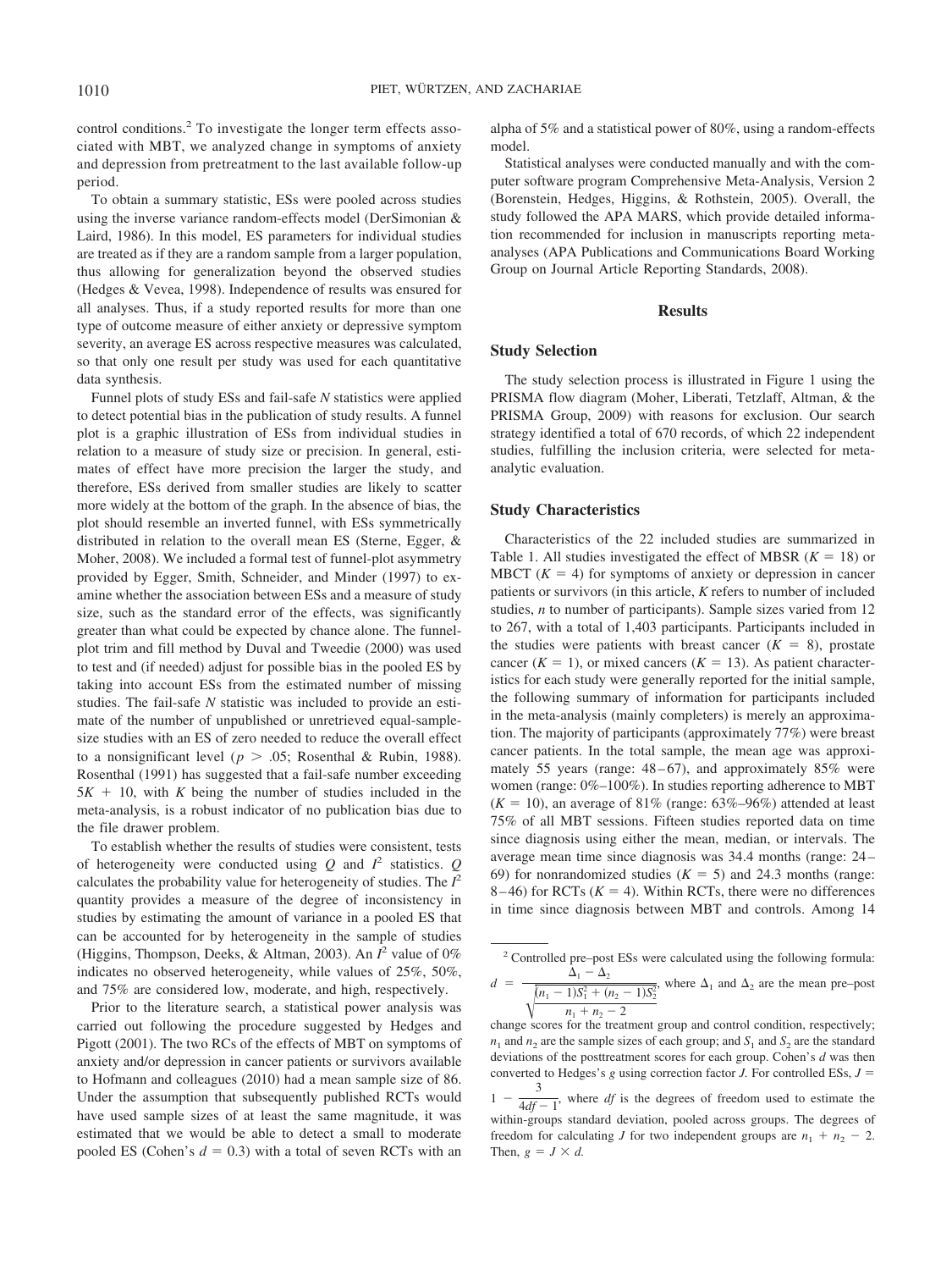#### THE EFFECT OF MBT FOR CANCER 1011



*Figure 1.* Flow of information from identification to inclusion of studies. MBT = mindfulness-based therapy.

studies with available data, seven studies (three nonrandomized studies and four RCTs) reported active radiation and/or chemotherapy at baseline for a subset of participants (range:  $11\% - 80\%$ ). In the four RCTs (Hoffman, Ersser, Hopkinson, Nicholls, & Harrington, 2012; Kingston et al., 2012; Lengacher et al., 2009; Würtzen et al., 2012), there were no significant differences between groups for this variable. In general, all RCTs reported successful randomization, that is, no significant baseline differences between MBT and controls on a number of patient characteristics, such as age, employment status, educational status, relationship status, income, cancer type and stage, time since diagnosis, comorbidities, use of medication, and current cancer treatments. However, not all of these variables were assessed in all RCTs.

In all, data from 13 nonrandomized studies and nine RCTs were available to us. Two nonrandomized studies included a control group, comparing MBT to either a healing arts program or a wait-list control condition (Garland, Carlson, Cook, Lansdell, & Speca, 2007; Labelle, Campbell, & Carlson, 2010). The nine RCTs compared MBT to wait-list controls  $(K = 6)$  or treatment as usual  $(K = 3)$ . Five RCTs reported data on intention-to-treat (ITT) participants with last observation carried forward (LOCF) as the most common method for substitution of missing values.<sup>3</sup> Of the 22 included studies, three were unpublished, that is, study manuscripts were either in progress (Johns, Brown, Beck-Coon, Monahan, & Kroenke, 2012) or submitted for publication (Kingston et al., 2012; Würtzen et al., 2012). On average, the number of MBT

sessions was  $7.8$  (range:  $6-8$ ). Eight studies (four nonrandomized studies, four RCTs) obtained follow-up data sufficient for estimating ESs, with a mean posttreatment follow-up period of 6.6 months (range: 1–12).

The measures of anxiety and depression symptom severity from which ESs were derived are shown in Table 1. Altogether, 11 studies included a measure of mindfulness, using either the Mindfulness Attention Awareness Scale (Brown & Ryan, 2003), the Five Facet Mindfulness Questionnaire (Baer, Smith, Hopkins, Krietemeyer, & Toney, 2006), the Freiburg Mindfulness Inventory (Walach, Buchheld, Buttenmüller, Kleinknecht, & Schmidt, 2006), or the Kentucky Inventory of Mindfulness Skills (Baer, Smith, & Allen, 2004). These were all scored using a total score, with higher scores indicating higher levels of mindfulness.

The methodological quality of the included studies using the modified Jadad criteria ranged from 0 to 4 ( $M = 1.48$ ,  $SD = 1.41$ ). The average quality score was 0.5 for nonrandomized studies  $(K =$ 13) and 2.9 for RCTs  $(K = 9)$ . The interrater reliability for quality scoring of all included studies using kappa statistics was  $0.82$  ( $p <$ .001). For nonrandomized studies and RCTs, kappa was  $0.69$  ( $p =$ .01) and 0.84 ( $p < .001$ ), respectively, indicating overall good agreement between the two raters.

<sup>&</sup>lt;sup>3</sup> The reader should note that LOCF is no longer the preferred method for substitution of missing values (see Allison, 2002; Schafer & Graham, 2002).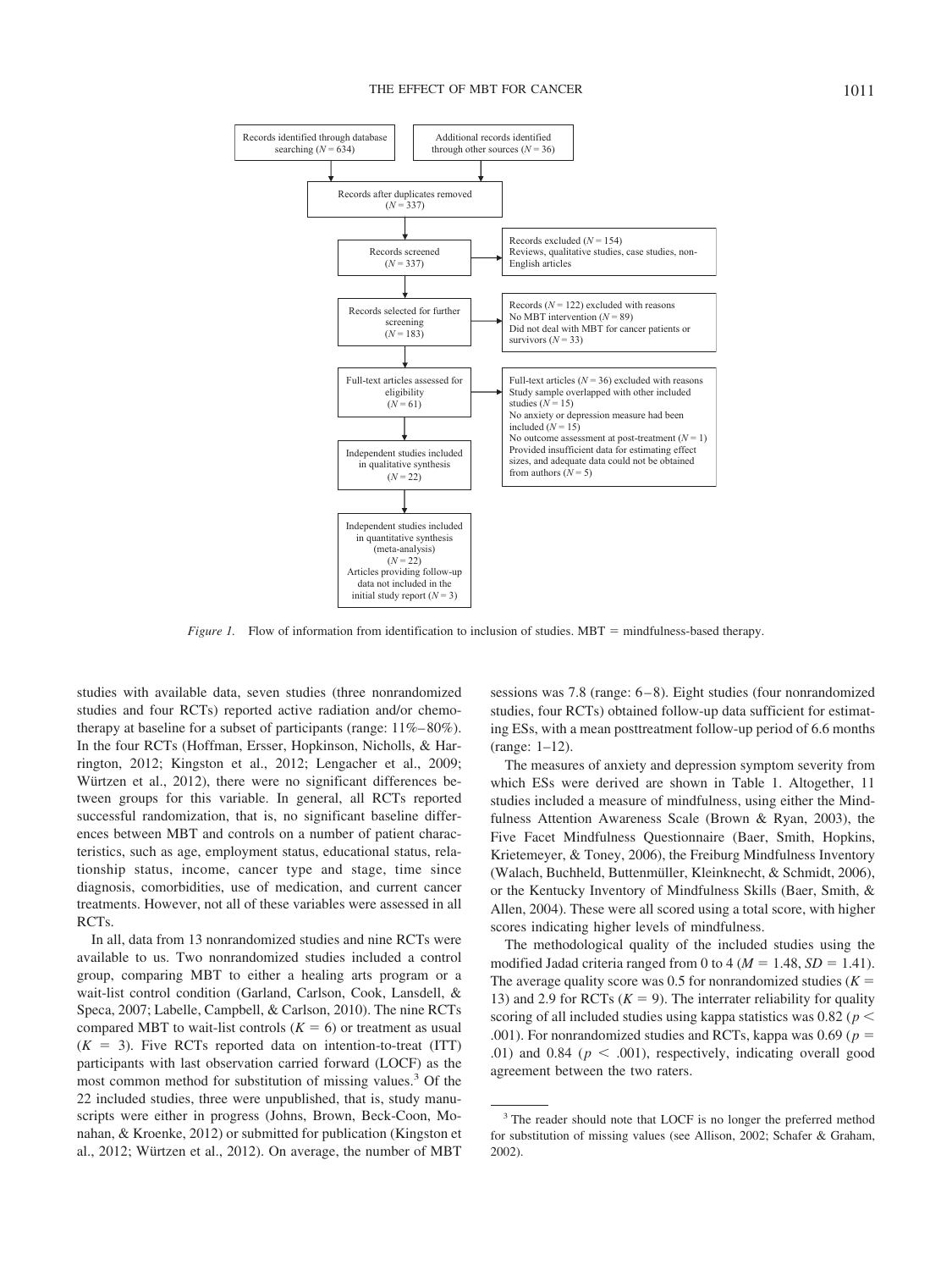| Description of Included Studies<br>Table                                                        |                                                      |                    |                                                                                                        |                                     |                         |                                            |                                   |            |                 |                                  |              |                              |                 |
|-------------------------------------------------------------------------------------------------|------------------------------------------------------|--------------------|--------------------------------------------------------------------------------------------------------|-------------------------------------|-------------------------|--------------------------------------------|-----------------------------------|------------|-----------------|----------------------------------|--------------|------------------------------|-----------------|
| Study                                                                                           | Sample                                               | female<br>of       | (years)<br>Mean<br>age                                                                                 | Groups (n)                          | sample<br>Total<br>used | Number of MBT<br>sessions                  | measures<br>Anxiety               | Hedges's g | 95% CI          | Depression<br>measures           | Hedges's g   | 95% CI                       | Jadad<br>score  |
|                                                                                                 |                                                      |                    |                                                                                                        |                                     |                         |                                            | Category 1: Nonrandomized studies |            |                 |                                  |              |                              |                 |
| Birnie, Garland, &<br>Carlson (2010)                                                            | Mix of cancer site<br>$BC = 19%$<br>and stage;       | 25                 | $\mathcal{C}^3$                                                                                        | MBSR (21)                           | $\overline{c}$          | $+3$ -hr retreat<br>$\infty$               | POMS anx                          | 0.36       | [0.03, 0.69]    | POMS dep; C-SOSI<br>dep          | 0.16         | $[-0.17, 0.49]$              | $\circ$         |
| Carlson & Garland<br>(2005)                                                                     | Mix of cancer site<br>$BC = 59%$<br>and stage;       | 78                 | 54                                                                                                     | MBSR (63)                           | 63                      | $+3$ -hr retreat<br>${}^{\circ}$           | POMS anx; SOSI<br>anx             | 0.51       | [0.31, 0.71]    | POMS dep; SOSI<br>dep            | 0.44         | [0.24, 0.64]                 | $\circ$         |
| Carlson, Speca, Patel,<br>& Goodey (2003);<br>Carlson, Speca,<br>Faris, & Patel<br>$(2007)^{a}$ | prostate cancer;<br>$BC = 83%$<br>Breast and         | Ĕ                  | 55                                                                                                     | MBSR (42)                           | $\overline{a}$          | $+3$ -hr retreat<br>${}^{\circ}$           | POMS anx; SOSI<br>anx             | 0.21       | $[-0.03, 0.44]$ | POMS dep; SOSI<br>dep            | 0.15         | $[-0.09, 0.38]$              |                 |
| Clutton (2011)<br>S. K. Chambers,<br>Ferguson, &<br>Foley, Galt,                                | Prostate cancer                                      | $\circ$            | $\sqrt{6}$                                                                                             | MBCT (12)                           | $\overline{\omega}$     | $+4$ -hr retreat<br>$^{\circ}$             | HADS anx                          | 0.31       | $[-0.11, 0.73]$ | HADS dep                         | 0.12         | $[-0.29, 0.53]$              |                 |
| Cook, Lansdell, &<br>Garland, Carlson,<br>Speca (2007)<br>Dobkin (2008)                         | Mix of cancer site<br>$BC = 56%$<br>and stage;<br>BC | $\frac{100}{91}$   | 53                                                                                                     | MBSR (13)<br>MBSR (60);<br>$HA(44)$ | $\frac{13}{60}$         | $+3$ -hr retreat<br>$\infty$ $\infty$      | POMS anx; SOSI<br>anx             | 0.50       | [0.29, 0.70]    | POMS dep; SOSI<br>$CES-D$<br>dep | 0.58<br>0.45 | [0.15, 1.01]<br>[0.24, 0.65] | $\circ$ $\circ$ |
| Visser, Garssen, &<br>Hudig (2008)<br>Kieviet-Stijnen,                                          | Mix of cancer site<br>$BC = 40%$<br>and stage;       | 72                 | $48$                                                                                                   | MBSR (47)                           | $41$                    | $+ 8$ -hr retreat<br>$\infty$              | POMS anx                          | 0.36       | [0.13, 0.58]    | POMS dep                         | 0.30         | [0.08, 0.52]                 |                 |
| Labelle, Campbell, &<br>Carlson (2010)                                                          | Mix of cancer site<br>$BC = 77%$<br>and stage;       | $100\,$            | 53                                                                                                     | MBSR (46);<br>$WL(31)$              | $\frac{4}{6}$           | $+6$ -hr retreat<br>${}^{\circ}$           |                                   |            |                 | CESD-10                          | 0.54         | [0.30, 0.77]                 |                 |
| Matousek & Dobkin<br>Lengacher et al.<br>(2010)<br>(2011)                                       | BC Stage 0-IV<br>BC Stage 0-I                        | $100\,$<br>$100\,$ | 56<br>57                                                                                               | MBSR (17)<br>MBSR (57)              | 57<br>$\overline{1}$    | + 6-hr retreat<br>${}^{\circ}$<br>$\infty$ | <b>INTS</b>                       | 0.49       | [0.12, 0.86]    | CES-D<br>CES-D                   | 0.65<br>0.57 | [0.19, 0.95]<br>[0.43, 0.87] |                 |
| Sharplin et al. (2010)                                                                          | Mix of cancer site<br>$BC = 50%$<br>and stage;       | 86                 | $52\,$                                                                                                 | MBCT (13)                           | $\mathbf{13}$           | $\infty$                                   | <b>INTS</b>                       | $\Xi$      | [0.60, 1.62]    | $BDI-II$                         | $0.67$       | [0.23, 1.11]                 | $\circ$         |
| Ronaghan (2004)<br>Tacón, Caldera, &                                                            | BC                                                   | $100\,$            | 53                                                                                                     | <b>MBSR</b> (27)                    | 27                      | $\infty$                                   | STAI State<br>anxiety             | 1.25       | [0.87, 1.64]    |                                  |              |                              | $\circ$         |
| Ronaghan (2005)<br>Tacón, Caldera, &                                                            | BC                                                   | $100\,$            | $\mathfrak{L}% _{T}=\mathfrak{L}_{T}\!\left( a,b\right) ,\qquad\left( c,c\right) \in \mathfrak{L}_{T}$ | MBSR <sub>(30)</sub>                | $30\,$                  | $\infty$                                   | STAI State<br>anxiety             | 1.20       | [0.84, 1.55]    |                                  |              |                              | $\circ$         |

# 1012 PIET, WÜRTZEN, AND ZACHARIAE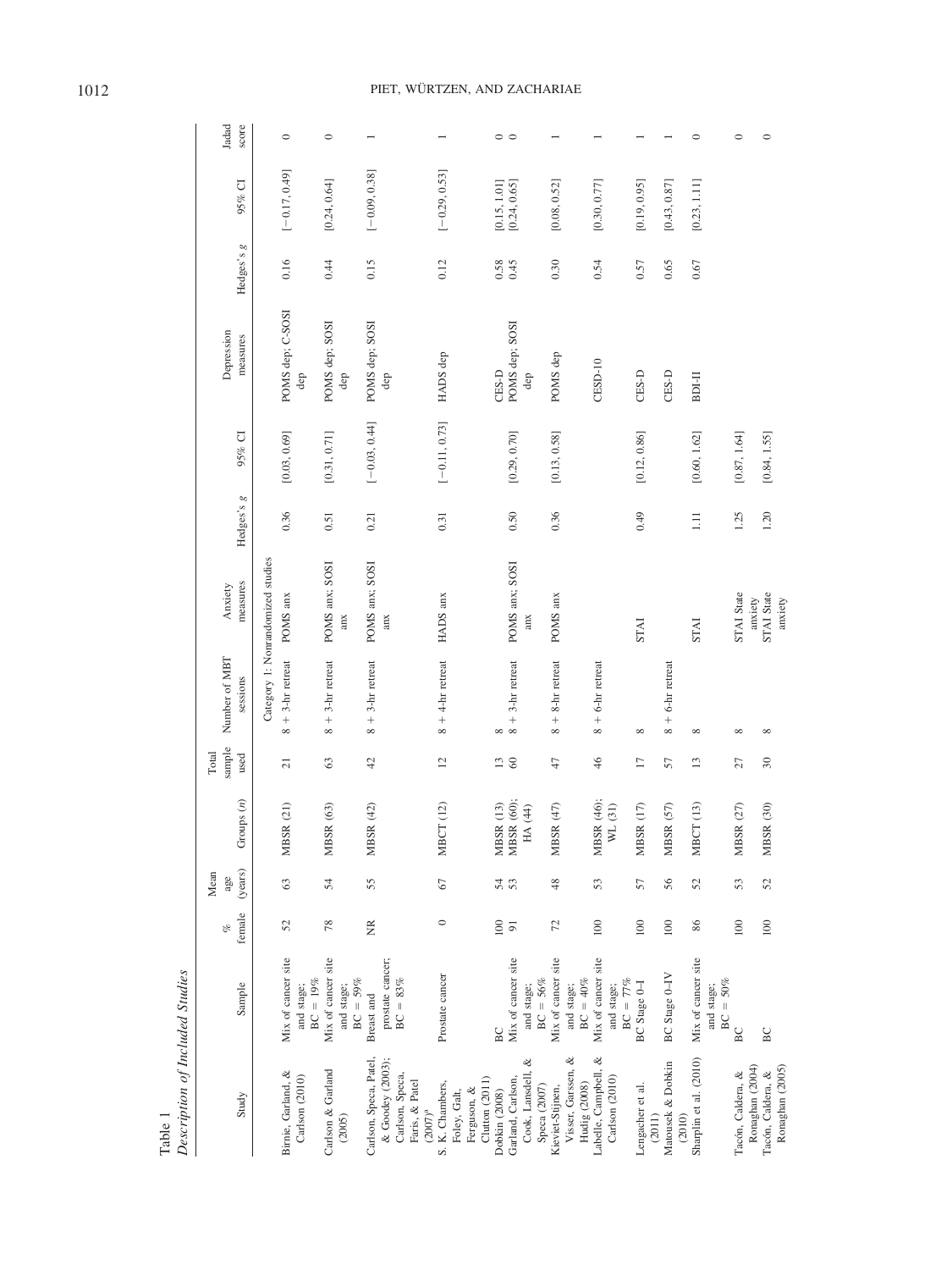| i,<br>i<br>٠<br>í |
|-------------------|
|                   |
|                   |

| 2<br>$[-0.19, 0.74]$      |                                          |                                                                                                                  | 4<br>[0.52, 1.28]                                      | 4<br>$[-0.09, 0.44]$                                               | 4<br>[0.45, 1.85]                                         | $\mathcal{L}$<br>$[-0.65, 1.40]$               | 3<br>[0.05, 0.92]          | $[-0.06, 0.99]$                                     | 3<br>[0.00, 0.84]                                                                                             | 3<br>$[-0.02, 0.46]$        | 1977); CESD-10 = Center for Epidemiologic Studies Depression Inventory-10 (Andresen, Malmgren, Carter, & Patrick, 1994); C1 = confidence interval; C-SOSI = Calgary Symptoms of Stress<br>= Beck Depression Inventory-II (Beck, Steer, & Brown, 1996); CES-D = Center for Epidemiologic Studies-Depression Scale (Radloff,<br>= Hamilton Depression Rating Scale<br>Inventory (Carlson & Thomas, 2007); dep = depression subscale; GAD-7 = Generalized Anxiety Disorder 7 (Spitzer, Kroenke, Williams, & Lowe, 2006); HA = healing through the creative arts;<br>HADS = Hospital Anxiety and Depression Scale (Zigmond & Snaith, 1983); HAM-A = Hamilton Anxiety Rating Scale (Hamilton, 1959); HAM-D = Hamilton Depression Rating Scale<br>(Hamilton, 1960); MBCT = mindfulness-based cognitive t |
|---------------------------|------------------------------------------|------------------------------------------------------------------------------------------------------------------|--------------------------------------------------------|--------------------------------------------------------------------|-----------------------------------------------------------|------------------------------------------------|----------------------------|-----------------------------------------------------|---------------------------------------------------------------------------------------------------------------|-----------------------------|----------------------------------------------------------------------------------------------------------------------------------------------------------------------------------------------------------------------------------------------------------------------------------------------------------------------------------------------------------------------------------------------------------------------------------------------------------------------------------------------------------------------------------------------------------------------------------------------------------------------------------------------------------------------------------------------------------------------------------------------------------------------------------------------------|
| Hedges's g                |                                          | 0.28                                                                                                             | 0.90                                                   | 0.17                                                               | 1.15                                                      | 0.37                                           | 0.48                       | 0.47                                                | 0.42                                                                                                          | 0.22                        |                                                                                                                                                                                                                                                                                                                                                                                                                                                                                                                                                                                                                                                                                                                                                                                                    |
| measures                  |                                          | HADS dep                                                                                                         | HAM-D                                                  | POMS dep                                                           | PHQ-8                                                     | POMS dep; HADS<br>dep                          | CES-D                      | C-SOSI dep; SCL-<br>90-R dep                        | POMS dep; SOSI<br>dep                                                                                         | MDI; CED-D<br>SCL-90-R dep; |                                                                                                                                                                                                                                                                                                                                                                                                                                                                                                                                                                                                                                                                                                                                                                                                    |
| 95% CI                    |                                          | $[-0.20, 0.73]$                                                                                                  | [0.27, 1.01]                                           | [0.12, 0.66]                                                       | $[-0.35, 0.95]$                                           | $[-0.20, 1.97]$                                | [0.13, 1.00]               | $[-0.32, 0.72]$                                     | [0.00, 0.85]                                                                                                  | $[-0.02, 0.46]$             |                                                                                                                                                                                                                                                                                                                                                                                                                                                                                                                                                                                                                                                                                                                                                                                                    |
| Hedges's g                |                                          | 0.26                                                                                                             | 0.64                                                   | 0.39                                                               | 0.30                                                      | 0.89                                           | 0.57                       | 0.20                                                | 0.42                                                                                                          | 0.22                        |                                                                                                                                                                                                                                                                                                                                                                                                                                                                                                                                                                                                                                                                                                                                                                                                    |
| measures<br>Anxiety       | Category 2: Randomized controlled trials | HADS anx                                                                                                         | HAM-A                                                  | POMS anx                                                           | GAD-7                                                     | HADS anx<br>POMS anx:                          | <b>STAI</b>                | SCL-90-R anx                                        | POMS anx; SOSI<br>anx                                                                                         | SCL-90-R anx                |                                                                                                                                                                                                                                                                                                                                                                                                                                                                                                                                                                                                                                                                                                                                                                                                    |
| Number of MBT<br>sessions |                                          | ${}^{\circ}$                                                                                                     | $8 + 5$ -hr retreat                                    | $8 + 6$ -hr retreat                                                | $\overline{ }$                                            | $\infty$                                       | $\circ$                    | $8 + 4$ -hr retreat                                 | $\overline{a}$                                                                                                | $8 + 5$ -hr retreat         |                                                                                                                                                                                                                                                                                                                                                                                                                                                                                                                                                                                                                                                                                                                                                                                                    |
| sample<br>used            |                                          | $\overline{7}$                                                                                                   | 115                                                    | 214                                                                | 35                                                        | $\mathbf{13}$                                  | $82\,$                     | 68                                                  | $\infty$                                                                                                      | 267                         |                                                                                                                                                                                                                                                                                                                                                                                                                                                                                                                                                                                                                                                                                                                                                                                                    |
| Groups $(n)$              |                                          | MBSR (32);<br>WL (39)                                                                                            | <b>MBCT</b> (55);<br>WL $(60)$                         | MBSR (103);<br><b>ML</b> (111)                                     | MBSR (18);<br>WL $(17)$                                   | [AU(6)<br>MBCT (7);                            | MBSR (40);<br>JC (42)      | MBSR (48);<br>$\mathbf{WL}$ (20)                    | MBSR (53);<br><b>NL</b> (37)                                                                                  | MBSR (130);<br>AU (137)     |                                                                                                                                                                                                                                                                                                                                                                                                                                                                                                                                                                                                                                                                                                                                                                                                    |
| (years)<br>age            |                                          | 52                                                                                                               | 55                                                     | 49                                                                 | 57                                                        | $50\,$                                         | 58                         | 57                                                  | $\overline{5}$                                                                                                | 54                          |                                                                                                                                                                                                                                                                                                                                                                                                                                                                                                                                                                                                                                                                                                                                                                                                    |
| female<br>of.             |                                          | $\mathfrak{g}$                                                                                                   | 77                                                     | 100                                                                | $\overline{6}$                                            | 63                                             | $100\,$                    | 100                                                 | $\overline{8}$                                                                                                | 100                         |                                                                                                                                                                                                                                                                                                                                                                                                                                                                                                                                                                                                                                                                                                                                                                                                    |
| Sample                    |                                          | Mix of cancer site<br>$BC = 76%$<br>and stage;                                                                   | Mix of cancer site<br>$BC = 42%$<br>and stage;         | BC Stage 0-III                                                     | Mix of cancer site<br>$BC = 77%$<br>and stage;            | Mix of cancer site<br>$BC = 38%$<br>and stage; | BC Stage 0-III             | Mix of cancer site<br>$BC = 71%$<br>and stage;      | Mix of cancer site<br>$BC = 42%$<br>and stage;                                                                | BC Stage I-III              | $anx = anxiety$ subscale; $BC = breat$ cancer; $BDI-II$                                                                                                                                                                                                                                                                                                                                                                                                                                                                                                                                                                                                                                                                                                                                            |
| Study                     |                                          | Bränström, Kvillemo,<br>Bränström, Kvillemo,<br>Moskowitz (2010);<br>& Moskowitz<br>Brandberg, &<br>$(2011)^{a}$ | Huxter, Price, &<br>Sinclair (2010)<br>Foley, Baillie, | Harrington (2012)<br>Hoffman, Ersser,<br>Nicholls, &<br>Hopkinson, | Coon, Monahan, &<br>Johns, Brown, Beck-<br>Kroenke (2012) | Kingston et al. (2012)                         | Lengacher et al.<br>(2009) | Lerman, Jarski, Rea,<br>Gellish, & Vicini<br>(2011) | Goodey, & Angen<br>Ursuliak, Goodey,<br>Angen, & Speca<br>(2000); Carlson,<br>Speca, Carlson,<br>$(2001)^{a}$ | Würtzen et al. (2012)       | Note.                                                                                                                                                                                                                                                                                                                                                                                                                                                                                                                                                                                                                                                                                                                                                                                              |

THE EFFECT OF MBT FOR CANCER 1013

Inventory (Carlson & Thomas, 2007); dep = depression subscale; GAD-7 = Generalized Anxiety Disorder 7 (Spitzer, Kroenke, Williams, & Lowe, 2006); HA = healing through the creative arts; HADS = Hospital Anxiety and Depression Scale (Zigmond & Snaith, 1983); HAM-A = Hamilton Anxiety Rating Scale (Hamilton, 1959); HAM-D = Hamilton Depression Rating Scale (Hamilton, 1960); MBCT = mindfulness-based cognitive therapy; MBSR = mindfulness-based stress reduction; MBT = mindfulness-based therapy; MDI = Major Depression Inventory (Bech, Rasmussen, Olsen, Noerholm, & Abildgaard, 2001); NR = not reported; PHQ-8 = Patient Health Questionnaire depression scale (Kroenke et al., 2009); POMS = Profile of Mood States (McNair, Lorr, & Droppleman, 1971); SCL-90-R = Hopkins Symptom Checklist–Revised (Derogatis, 1992); SOSI = Symptoms of Stress Inventory (Leckie & Thompson, 1979); STAI = State Trait Anxiety

Inventory (Spielberger, Gorsuch, & Luschene, 1983); TAU = treatment as usual; UC = usual care; WL = wait list.

Articles providing follow-up data not included in the initial study report.

Rasmussen, Olsen, Noerholm, & Abildgaard, 2001); NR = not reported; PHQ-8 = Patient Health Questionmaire depression scale (Kroenke et al., 2009); POMS = Profile of Mood States (McNair,<br>Lorr, & Droppleman, 1971); SCL-90-R =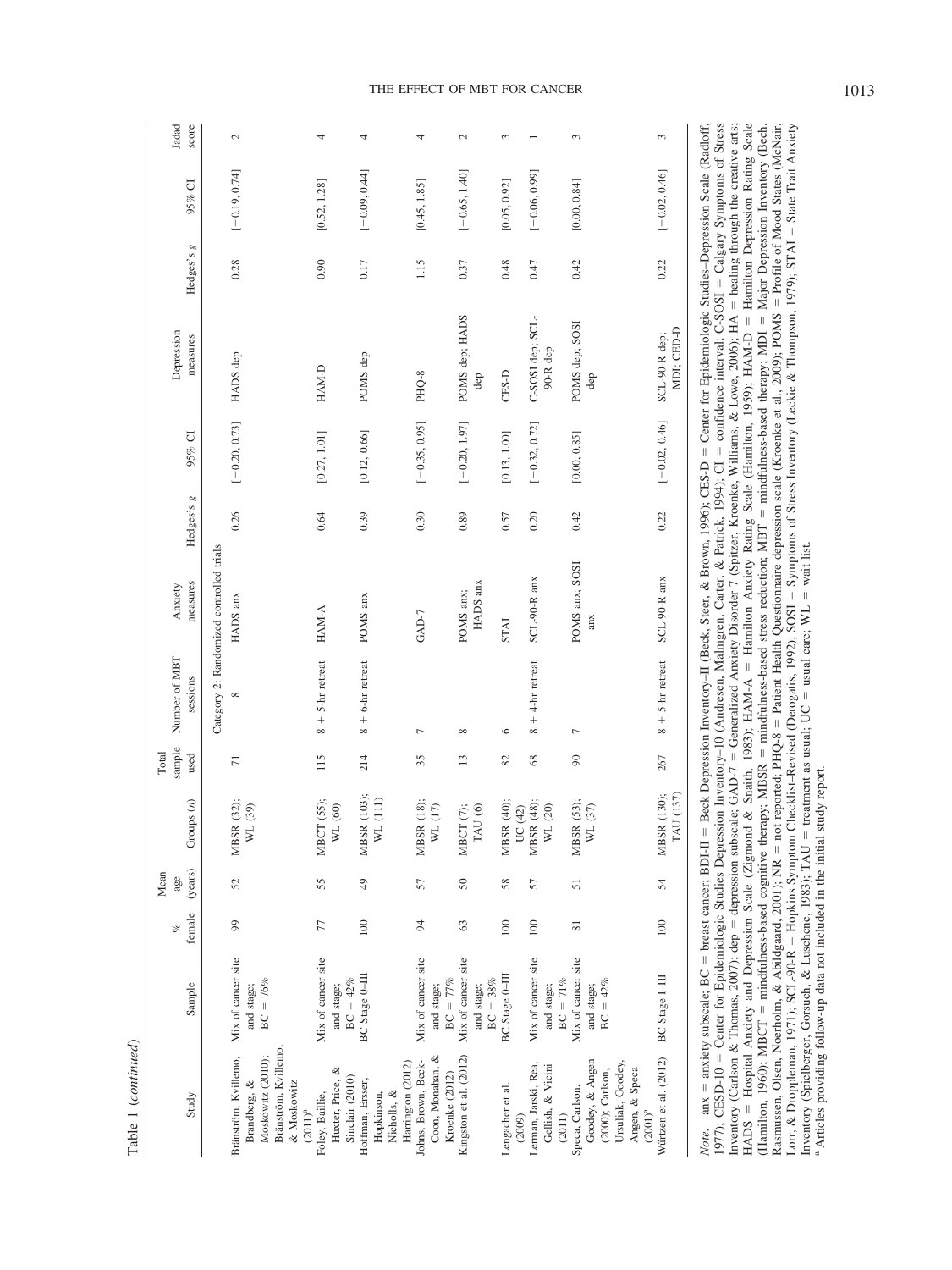Individual-study ESs with 95% CIs for measures of symptoms of anxiety and depression are shown in Table 1.

## **Quantitative Data Synthesis of Nonrandomized Studies**

**Pre–post effect sizes.** As shown in Table 2, pooled pre–post within-group ESs were significant for reduction in symptoms of anxiety (Hedges's  $g = 0.60$ , range: 0.21–1.25) and depression (Hedges's  $g = 0.42$ , range: 0.12–0.67), respectively. In studies that investigated pre–post changes in measures of mindfulness  $(K = 6)$ , MBT was associated with improved mindfulness skills, corresponding to a small to moderate ES (Hedges's  $g = 0.44$ ; see Table 2 for details).

*Publication bias.* As seen in Table 2, the fail-safe number exceeded the criterion considerably for pre–post change in measures of anxiety and depression symptoms. Using Egger's regression test, we found no evidence of asymmetry in the funnel plot of ESs for reduction in symptoms of anxiety,  $t(8) = 1.78$ ,  $p = .11$ , or depression,  $t(9) = 0.04$ ,  $p = .97$ .

*Heterogeneity of studies.* High and moderate between-study heterogeneity was detected for pre–post analyses of anxiety and depression symptoms, respectively (see Table 2 for details).

**Effects at follow-up.** Four nonrandomized studies reported follow-up data for measures of anxiety and depression symptom severity. The average follow-up period was 7.5 months (range: 3–12). Pooled ESs (Hedges's *g*) for pre- to follow-up changes were 0.55 (95% CI [0.39, 0.70],  $p < .001$ ) for reduction in anxiety symptoms ( $K = 4$ ,  $n = 108$ ) and 0.38 (95% CI [0.15, 0.61],  $p =$ .001) for reduction in depression symptoms  $(K = 4, n = 108)$ . There was no evidence of between-study heterogeneity for withingroup effects at follow-up for either anxiety symptoms ( $Q = 2.79$ ,  $p = .43$ ,  $I^2 = 0\%$ ) or depression symptoms ( $Q = 6.26$ ,  $p = .10$ ,  $I^2 = 52\%)$ . The fail-safe *N* for effects at follow-up was 48 for reduction of anxiety symptoms and 21 for reduction of depression symptoms, suggesting that only ESs at follow-up for reduction of anxiety symptoms should be considered robust (fail-safe *N* crite $rion = 30$ ). The difference in effect between ESs at posttreatment and follow-up was  $g = 0.05$  for reduction of symptoms of anxiety and  $g = 0.04$  for reduction of symptoms of depression, indicating that MBT-associated effects were largely maintained over the average follow-up period.

# **Quantitative Data Synthesis of Randomized Controlled Trials**

**Controlled effect sizes.** Pooled controlled ESs of RCTs for reduction in symptom severity were significant, in favor of MBT, for both symptoms of anxiety (Hedges's  $g = 0.37$ ) and symptoms of depression (Hedges's  $g = 0.44$ ; see Table 2 for details). Using the binominal ES display, which has been suggested as a more intuitive and practical measure (Rosenthal & Rubin, 1982), the controlled ES of 0.37 for reduction of anxiety symptoms corresponded to approximately 59% improvement in the MBT group compared to 41% improvement in the control group. For the controlled ES of 0.44 for reduction in symptoms of depression, the corresponding figures for improvement were 61% in MBT compared to 39% in controls.

The pooled controlled ES for change in measures of mindfulness was statistically significant (Hedges's  $g = 0.39$ ,  $K = 5$ ), but less robust, as indicated by the fail-safe number below the criterion (see Table 2).

*Publication bias.* For the controlled analyses of RCTs of change in both anxiety and depression symptoms, the fail-safe number exceeded the criterion for robustness of results. Egger's regression test showed no evidence of asymmetry in the funnel plot of controlled ESs for reduction in symptoms of either anxiety,  $t(7) = 1.15$ ,  $p = .29$ , or depression,  $t(7) = 1.77$ ,  $p = .12$ . However, using the trim and fill method, one missing study was located in the funnel plot of ESs for reduction in anxiety symptoms. Imputing the ES for the missing study yielded an adjusted pooled ES of 0.36  $(95\% \text{ CI} [0.24, 0.49], p < .001).$ 

*Heterogeneity of studies.* As seen in Table 2, there was evidence of moderate between-study heterogeneity among con-

Table 2

*Overall Effect Sizes for Anxiety, Depression, and Mindfulness, Including Effect Size Statistics*

|                                 | Sample<br>size |                  | Overall effect size estimate | Heterogeneity |                  |           |                  |                |                          |                        |
|---------------------------------|----------------|------------------|------------------------------|---------------|------------------|-----------|------------------|----------------|--------------------------|------------------------|
| Outcome measure                 | Κ              | $\boldsymbol{n}$ | Hedges's $g$                 | 95% CI        | $\boldsymbol{p}$ | $\varrho$ | $\boldsymbol{p}$ | $I^2$ (%)      | Fail-safe<br>$N^{\rm a}$ | Criterion <sup>b</sup> |
| Nonrandomized studies           |                |                  |                              |               |                  |           |                  |                |                          |                        |
| Anxiety                         | 10             | 332              | 0.60                         | [0.39, 0.80]  | < 0.001          | 43.6      | < 0.001          | 79             | 364                      | 60                     |
| Depression                      | 11             | 390              | 0.42                         | [0.30, 0.53]  | < 0.001          | 18.54     | .05              | 46             | 271                      | 65                     |
| <b>Mindfulness</b>              | 6              | 156              | 0.44                         | [0.32, 0.57]  | < 0.001          | 5.08      | .41              | $\overline{2}$ | 57                       | 40                     |
| Randomized controlled<br>trials |                |                  |                              |               |                  |           |                  |                |                          |                        |
| Anxiety                         | 9              | 959              | 0.37                         | [0.24, 0.50]  | < 0.001          | 6.0       | .65              |                | 66                       | 55                     |
| Depression                      | 9              | 955              | 0.44                         | [0.24, 0.64]  | < 0.001          | 16.3      | .04              | 51             | 82                       | 55                     |
| Mindfulness                     |                | 513              | 0.39                         | [0.20, 0.58]  | < 0.001          | 4.38      | .36              | 9              | 21                       | 35                     |

*Note.* The table shows overall effect size estimates for change in measures of anxiety, depression, and mindfulness, presented with 95% CIs, *p* values for the test of significance, and statistics for tests of heterogeneity and publication bias. Effect sizes for nonrandomized studies were based on pre–post within-group differences, while effect sizes derived from randomized controlled trials were based on mean pre- to posttreatment change scores for both mindfulness-based therapy and control conditions.  $K =$  number of studies;  $n =$  number of participants; CI = confidence interval.<br><sup>a</sup> Fail-safe N is the estimated number of unpublished studies with an effect size of zero n

 $(p > .05)$ . <sup>b</sup> A fail-safe *N* exceeding the criterion  $(5 \times K + 10)$  indicates a robust result, that is, no evidence of publication bias.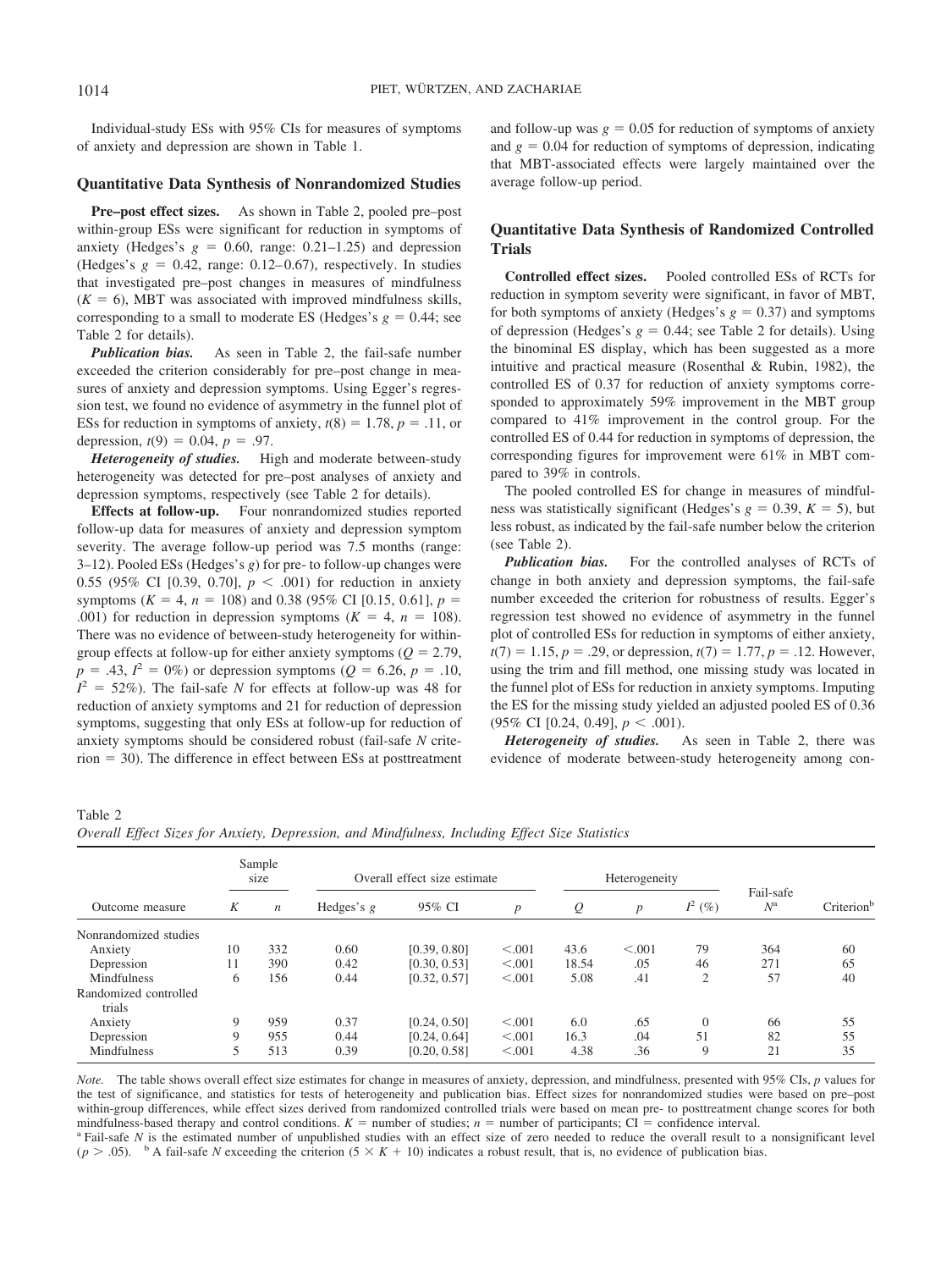trolled ESs for change in symptoms of depression, while no heterogeneity was detected for change in symptoms of anxiety.

*ITT analyses.* Five RCTs reported data on ITT participants. Mean controlled ESs for reduction in symptoms of anxiety  $(K = 5)$ ,  $n = 517$ ) and depression ( $K = 5$ ,  $n = 517$ ) in the pooled ITT sample were 0.45 (95% CI [0.27, 0.62],  $p < .001$ ) and 0.55 (95%) CI [0.20, 0.89],  $p = .002$ ), respectively, both favoring MBT.

**Controlled effects at follow-up.** Four RCTs reported follow-up data for MBT and controls, with an average follow-up period of 5.75 months (range: 1–12). Pooled pre-follow-up ESs of RCT were 0.26 (95% CI [0.10, 0.42],  $p = .002$ ) for anxiety symptoms ( $K = 4$ ,  $n = 581$ ) and 0.19 (95% CI [0.03, 0.36],  $p =$ .02) for depression symptoms  $(K = 4, n = 576)$ , both favoring MBT. There was no evidence of between-study heterogeneity for controlled effects at follow-up for reduction of either anxiety symptoms ( $Q = 0.75$ ,  $p = .86$ ,  $I^2 = 0\%$ ) or depression symptoms  $(Q = 1.58, p = .66, I^2 = 0\%)$ . These ESs, however, were not robust, as indicated by the fail-safe numbers of 4 and 1, respectively, both below the criterion of 30.

The overall results from the main quantitative data syntheses are summarized in Table 2.

#### **Discussion**

MBT has become an increasingly popular intervention, but little is still known about its efficacy among cancer patients and survivors. Neither of the two previous meta-analyses, which included data on effects of MBT in cancer patients, focused exclusively on MBT as a means to reduce symptoms of anxiety and depression in cancer patients but did include different clinical populations (Hofmann et al., 2010) or different effects for a wide range of mental and physical health problems (Ledesma & Kumano, 2009). Furthermore, in the brief period of time since these meta-analyses were published, the number of studies, including several RCTs, of MBT for cancer patients has more than doubled. This has allowed for a more comprehensive meta-analysis to investigate the effects of MBT separately for nonrandomized studies and RCTs.

Our literature search identified a total of 22 independent studies, including nine RCTs. The overall results for nonrandomized studies  $(K = 13)$  were significant, with uncontrolled pre–post ESs in the moderate range for reduction in symptoms of anxiety (Hedges's  $g = 0.60$ ) and depression (Hedges's  $g = 0.42$ ). Although the results appeared to be unbiased, moderate to high levels of heterogeneity was observed for these analyses, indicating that individual-study ESs differed more than could be expected by chance alone. Between-study heterogeneity of these effects could be due to variation in a number of factors, for example, severity of cancer, cancer treatment status, comorbid anxiety and/or depressive disorders, use of antidepressant medication, level of rumination, and degree of motivation for participating in MBT. It is also possible that differences in the skills of MBT teachers could contribute to increased heterogeneity between study ESs. Unfortunately, these potentially predictive factors of MBT outcomes were not systematically reported and therefore could not be evaluated. The quality of nonrandomized studies was generally very low (average quality score: 0.5).

In the overall analysis of RCTs  $(K = 9, n = 955)$ , results showed controlled ESs in the small to moderate range for reduction in symptoms of anxiety (Hedges's  $g = 0.37$ ) and depression (Hedges's  $g = 0.44$ ). These effects were significant and robust, and heterogeneity was low to moderate (0% for reduction of anxiety symptoms, 51% for reduction of depression symptoms). The average quality score for RCTs was 2.9, altogether suggesting that these results are considerably more reliable compared to the results of nonrandomized studies.

Effects at follow-up were significant for reduction in symptoms of anxiety and depression, corresponding to small to moderate ESs for nonrandomized studies  $(K = 4)$  and small ESs for RCTs  $(K = 1)$ 4). These results are based on very few studies. Although no heterogeneity was found for any effects at follow-up, only the pooled pre–follow-up ES, derived from nonrandomized studies, for reduction in symptoms of anxiety (Hedges's  $g = 0.55$ ) was robust according to fail-safe *N* statistics. Therefore, results for MBT-associated effects at follow-up should be considered preliminary.

Hofmann et al. (2010) represents the only previous systematic review of MBT that allows for adequate comparison with findings from the present study. Although Hofmann and colleagues included a wide range of psychological and medical disorders in their meta-analysis of MBT, they also conducted a number of subgroup analyses. For studies of cancer patients, they found an overall uncontrolled pre–post ES (Hedges's *g*) of 0.63 for anxiety symptoms and 0.45 for depression symptoms. These ESs were based on relatively few studies (eight and seven, respectively), but their findings match our results of nonrandomized studies showing pooled pre–post ESs in the moderate range for reduction in severity of symptoms of anxiety and depression. However, in the present study, controlled ESs derived from RCTs were somewhat lower for reduction of anxiety symptoms (Hedges's  $g = 0.37$ ).

Several systematic reviews have investigated the effect of other psychosocial approaches to treating symptoms of anxiety and/or depression in cancer patients (e.g., Devine & Westlake, 1995; Fann et al., 2008; Newell, Sanson-Fisher, & Savolainen, 2002; Sheard & Maguire, 1999; Williams & Dale, 2006). Overall, these reports provide conflicting findings. While there are some data to support the use of group therapy, psychoeducation, communication skills training, self-esteem building, structured counseling, and cognitive behavioral therapy, recent reviews underscore the strong need for more rigorous research before recommendations can be made for or against the use of specific psychological interventions for cancer patients (Fann et al., 2008; Newell et al., 2002; Williams & Dale, 2006). A meta-analysis of 19 controlled studies of different group and individual psychological interventions for cancer patients found small to moderate pooled ESs (Cohen's *d*) of 0.36 and 0.19 for reducing symptoms of anxiety and depression, respectively (Sheard & Maguire, 1999). Compared to these summarized ESs, MBT appears to be equally or more effective for reducing symptoms of anxiety and depression. It should, however, be emphasized that large ESs for reducing anxiety or depression in cancer patients have been reported in recent randomized studies of cognitive-behavioral therapy, including behavioral activation and/or problem solving therapy (Hopko et al., 2011; Nezu, Nezu, Felgoise, McClure, & Houts, 2003).

Compared to other effective forms of psychological treatment, MBT may represent a more general approach to dealing with psychological distress by teaching participants to relate more skillfully to their experience. MBT has been shown to be effective for reducing symptoms of anxiety and depression across a wide range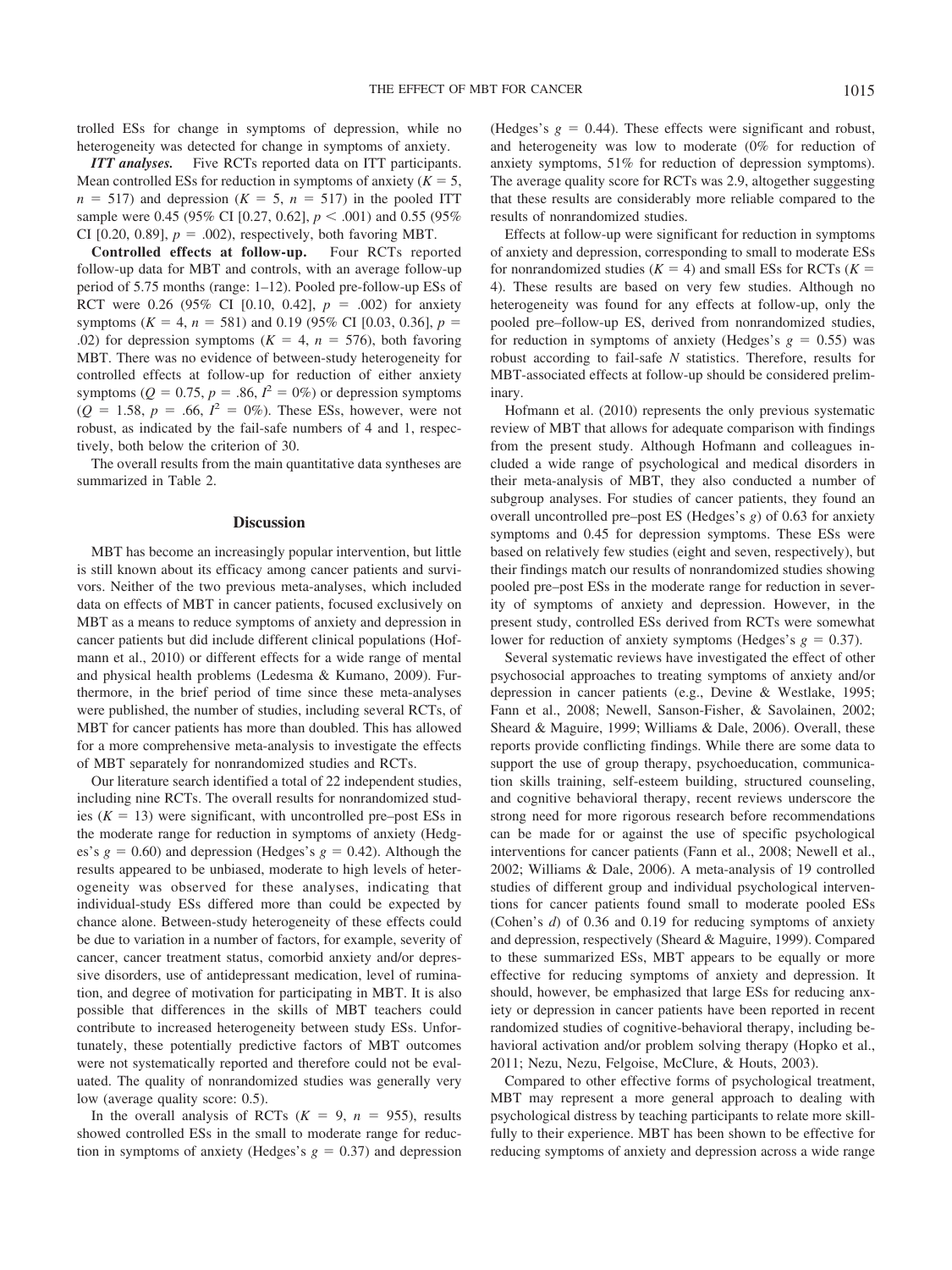of problems and disorders, presumably by targeting rumination and emotional avoidance, both considered to be maintaining processes across mood and anxiety disorders (e.g., Barlow, Allen, & Choate, 2004; Harvey, Watkins, Mansell, & Shafran, 2004). MBT is also a low-cost treatment (one therapist can lead a rather large group), specifically aimed at improving emotion regulation through greater acceptance and better control of attention. As such, MBT may provide a useful alternative or supplement to other effective interventions that mainly focus on change through behavioral activation or active problem solving.

To our knowledge, the present study is the first using a metaanalytic approach to investigate change in mindfulness skills associated with MBT. Results of both nonrandomized studies and RCTs showed significant improvement in mindfulness skills at posttreatment, corresponding to small to moderate ESs. Staying present to the unfolding of experience by paying attention nonjudgmentally to thoughts, feelings, and bodily sensations has been described as an important faculty for healthy regulation of emotions (e.g., R. Chambers, Gullone, & Allen, 2009), and it may be incompatible with transdiagnostic processes such as emotional avoidance, worry, and rumination. One could speculate that increased capacity to be mindful could be an important mechanism by which MBT exerts its beneficial effects. Indeed, a number of studies have found that change in mindfulness mediates symptom reduction by MBT (e.g., Carmody & Baer, 2008; Kuyken et al., 2010).

The present study has several strengths. It is the first formal meta-analysis investigating the effect of MBT on symptoms of anxiety and depression in cancer patients and survivors, as well as the first study using meta-analyses to investigate MBT-associated change in measures of mindfulness. To not exclude a substantial portion of the research of MBT for cancer patients, we included data from all available studies. Study aims, inclusion criteria, and methods of analysis were prespecified and generally highly focused. Pooled ES estimates were computed separately for nonrandomized studies and RCTs, and risk of publication bias and heterogeneity between studies was carefully assessed. As described earlier, we used the random-effects model as recommended by Hedges and Vevea (1998) and generally strove to be conservative in our statistical approach for estimating ESs and investigating potential publication biases. To limit reporting bias, we followed the APA MARS (APA Publications and Communications Board Working Group on Journal Article Reporting Standards, 2008).

A number of limitations should also be noted. As with any meta-analysis, the study was limited by its inclusion criteria and basic statistical assumptions. All participants were diagnosed with cancer, mostly breast cancer, but cancer stage and time since diagnosis varied both within and between studies. Therefore, conclusions cannot be drawn about the differential effects of MBT for different patients with regard to these characteristics. Furthermore, the majority of participants were women with breast cancer, and results should not be generalized to male cancer populations. Although study outcomes were restricted to continuous and validated measures of symptoms of anxiety and depression, specific measures applied varied across studies. A major shortcoming of the currently available literature on MBT for reducing symptoms of anxiety and depression among cancer patients is the lack of samples systematically diagnosed with mood or anxiety disorders and the poor methodological quality of many study reports. Using the modified Jadad criteria, we found considerable variation in the quality of included studies. The average quality score for the 13 nonrandomized studies ( $n = 448$ ) was 0.5, compared to an average quality score of 2.9 for the nine included RCTs  $(n = 955)$ .

On the basis of the results from RCTs in this meta-analysis and the criteria recommended by Chambless and Hollon (1998), including independent replication of efficacy for a specific problem or population in randomized clinical trials, MBT might be considered an empirically supported psychological intervention efficacious for reduction of symptoms of anxiety and depression in cancer patients and survivors. However, MBT cannot be said to be efficacious and specific, as no studies included an active comparison group to control for effects of nonspecific processes, for example, expectation of change, participating in a group, and/or receiving attention from an interested person. Furthermore, although anxiety and depression are prevalent among cancer patients and all studies included valid and reliable measures of anxiety or depression symptom severity, no study included participants based on standardized diagnostic criteria for mood or anxiety disorders. Therefore, results may not generalize to cancer patients with such psychiatric disorders. Furthermore, the mean study quality score of 2.9 for RCTs leaves considerable room for improvement. As mentioned, none of the included RCTs included an active comparison group, and only five RCTs reported data on the ITT sample.

Importantly, MBT appears to be feasible to be delivered in oncology settings. Adding to the external validity of findings from this meta-analysis, several RCTs were conducted in clinical oncology settings (e.g., Foley, Baillie, Huxter, Price, & Sinclair, 2010; Hoffman et al., 2012; Lerman, Jarski, Rea, Gellish, & Vicini, 2011; Speca, Carlson, Goodey, & Angen, 2000; Würtzen et al., 2012), and high adherence to MBT was reported. Also, MBT has been shown to be feasible in primary care settings, where most patients with mood and anxiety disorders are treated (e.g., Kuyken et al., 2008; Finucane & Mercer, 2006). However, although MBT is a low-cost treatment, it is time consuming for participants due to extensive daily homework and requires well-trained MBT teachers.

In conclusion, while the overall quality of existing clinical trials varies considerably, there appears to be some positive evidence from a number of relatively high-quality RCTs to support the use of MBT for cancer patients and survivors with symptoms of anxiety and depression.

It is strongly recommended that future research apply more stringent designs (e.g., randomization with active control as comparison), follow recent established standards for reporting of clinical trials such as the Journal Article Reporting Standards (APA Publications and Communications Board Working Group on Journal Article Reporting Standards, 2008) or the Consolidated Standards of Reporting Trials (Schulz, Altman, & Moher, 2010), investigate MBT in cancer patients with well-diagnosed depression or anxiety disorders, and explore critical patient variables, for example, physical and mental symptom severity, levels of rumination, and use of antidepressant medication, that may moderate the effect of MBT for cancer patients. In general, MBT research should consider more rigorous designs (e.g., componential control designs) to investigate specific effects and potential mechanisms of change.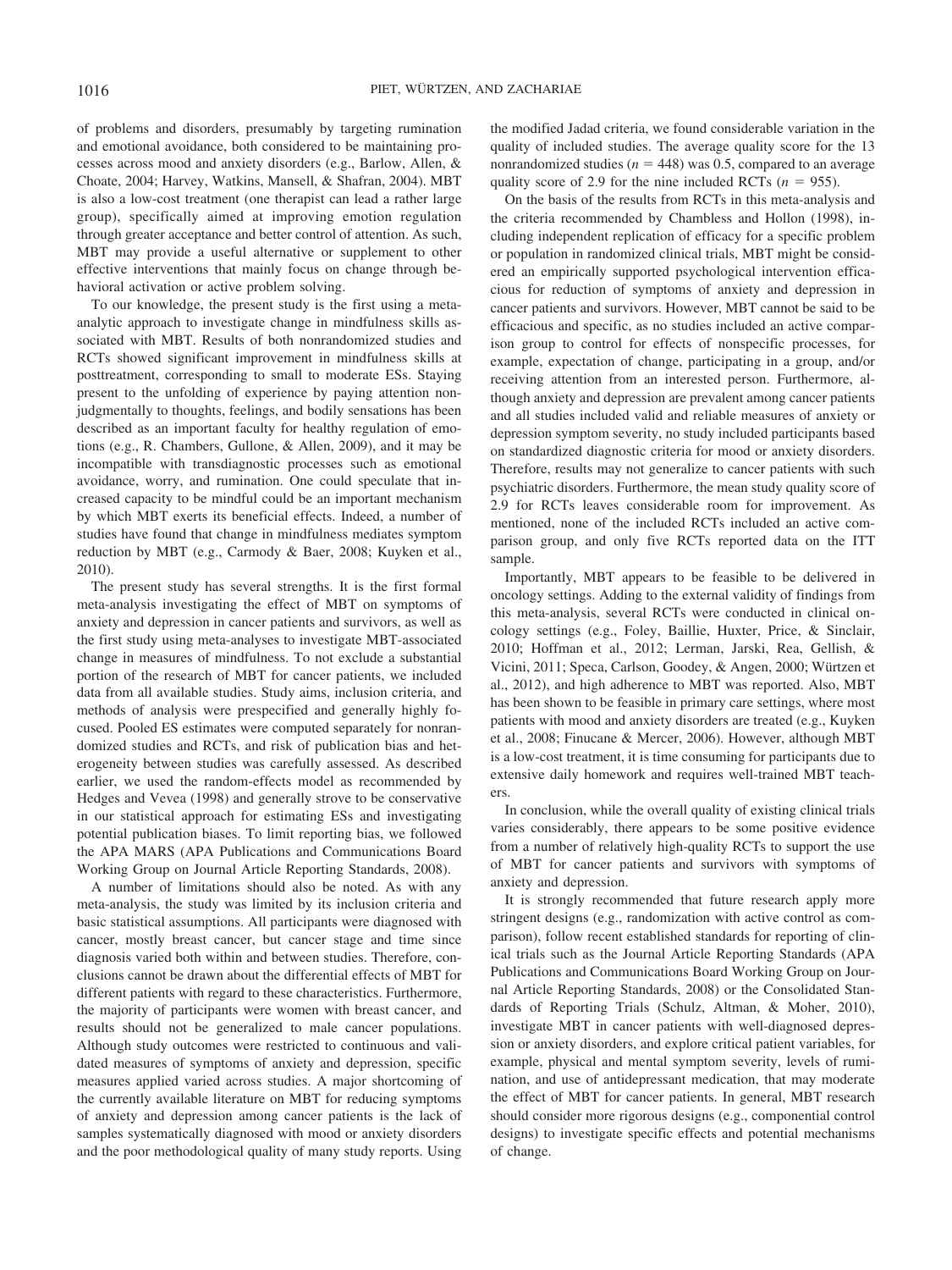## **References**

References marked with an asterisk indicate studies included in the meta-analysis.

- Allison, P. (2002). *Missing data.* Thousand Oaks, CA: Sage.
- Andresen, E., Malmgren, J., Carter, W., & Patrick, D. (1994). Screening for depression in well older adults: Evaluation of a short form of the CES-D. *American Journal of Preventive Medicine, 10,* 77– 84.
- APA Publications and Communications Board Working Group on Journal Article Reporting Standards. (2008). Reporting standards for research in psychology: Why do we need them? What might they be? *American Psychologist, 63,* 839 – 851. doi:10.1037/0003-066X.63.9.839
- Baer, R. A. (2003). Mindfulness training as a clinical intervention: A conceptual and empirical review. *Clinical Psychology: Science and Practice, 10,* 125–143. doi:10.1093/clipsy.bpg015
- Baer, R. A., Smith, G. T., & Allen, K. B. (2004). Assessment of mindfulness by self-report: The Kentucky Inventory of Mindfulness Skills. *Assessment, 11,* 191–206. doi:10.1177/1073191104268029
- Baer, R. A., Smith, G. T., Hopkins, J., Krietemeyer, J., & Toney, L. (2006). Using self-report assessment methods to explore facets of mindfulness. *Assessment, 13,* 27– 45. doi:10.1177/1073191105283504
- Barlow, D., Allen, L., & Choate, M. (2004). Toward a unified treatment for emotional disorders. *Behavior Therapy, 35,* 205–230. doi:10.1016/ S0005-7894(04)80036-4
- Bech, P., Rasmussen, N. A., Olsen, L. R., Noerholm, V., & Abildgaard, W. (2001). The sensitivity and specificity of the Major Depression Inventory, using the Present State Examination as the index of diagnostic validity. *Journal of Affective Disorders, 66,* 159 –164.
- Beck, A. T., Steer, R. A., & Brown, G. K. (1996). *The Beck Depression Inventory: Second edition.* San Antonio, TX: Psychological Corporation.
- \*Birnie, K., Garland, S. N., & Carlson, L. E. (2010). Psychological benefits for cancer patients and their partners participating in mindfulness-based stress reduction (MBSR). *Psycho-Oncology, 19,* 1004 –1009. doi: 10.1002/pon.1651
- Bleiker, E. M. A., Pouwer, F., van der Ploeg, H. M., Leer, J.-W. H., & Ader, H. J. (2000). Psychological distress two years after diagnosis of breast cancer: Frequency and prediction. *Patient Education and Counseling, 40,* 209 –217. doi:10.1016/S0738-3991(99)00085-3
- Bohlmeijer, E., Prenger, R., Taal, E., & Cuijpers, P. (2010). The effects of mindfulness-based stress reduction therapy on mental health of adults with a chronic medical disease: A meta-analysis. *Journal of Psychosomatic Research, 68,* 539 –544. doi:10.1016/j.jpsychores.2009.10.005
- Borenstein, M., Hedges, L., Higgins, J., & Rothstein, H. (2005). Comprehensive meta-analysis (Version 2) [Computer software]. Englewood, NJ: Biostat.
- \*Bra¨nström, R., Kvillemo, P., Brandberg, Y., & Moskowitz, J. T. (2010). Self-report mindfulness as a mediator of psychological well-being in a stress reduction intervention for cancer patients: A randomized study. *Annals of Behavioral Medicine, 39,* 151–161. doi:10.1007/s12160-010- 9168-6
- \*Bra¨nström, R., Kvillemo, P., & Moskowitz, J. T. (2011). A randomized study of the effects of mindfulness training on psychological well-being and symptoms of stress in patients treated for cancer at 6-month followup. *International Journal of Behavioral Medicine.* Advance online publication. doi:10.1007/s12529-011-9192-3
- Brown, K. W., & Ryan, R. M. (2003). The benefits of being present: Mindfulness and its role in psychological well-being. *Journal of Personality and Social Psychology, 84,* 822– 848. doi:10.1037/0022- 3514.84.4.822
- Burgess, C., Cornelius, V., Love, S., Graham, J., Richards, M., & Ramirez, A. (2005). Depression and anxiety in women with early breast cancer: Five year observational cohort study. *BMJ, 330,* 702. doi:10.1136/ bmj.38343.670868.D3
- Carlson, L. E., Angen, M., Cullum, J., Goodey, E., Koopmans, J., Lamont,

L., . . . Bultz, B. D. (2004). High levels of untreated distress and fatigue in cancer patients. *British Journal of Cancer, 90,* 2297–2304. doi: 10.1038/sj.bjc.6601887

- \*Carlson, L. E., & Garland, S. N. (2005). Impact of mindfulness-based stress reduction (MBSR) on sleep, mood, stress and fatigue symptoms in cancer outpatients. *International Journal of Behavioral Medicine, 12,* 278 –285. doi:10.1207/s15327558ijbm1204\_9
- \*Carlson, L. E., Speca, M., Faris, P., & Patel, K. D. (2007). One year pre–post intervention follow-up of psychological, immune, endocrine and blood pressure outcomes of mindfulness-based stress reduction (MBSR) in breast and prostate cancer outpatients. *Brain, Behavior, and Immunity, 21,* 1038 –1049. doi:10.1016/j.bbi.2007.04.002
- \*Carlson, L. E., Speca, M., Patel, K. D., & Goodey, E. (2003). Mindfulness-based stress reduction in relation to quality of life, mood, symptoms of stress, and immune parameters in breast and prostate cancer outpatients. *Psychosomatic Medicine, 65,* 571–581. doi:10.1097/ 01.PSY.0000074003.35911.41
- Carlson, L. E., & Thomas, B. C. (2007). Development of the Calgary Symptoms of Stress Inventory (C-SOSI). *International Journal of Behavioral Medicine, 14,* 249 –256.
- \*Carlson, L. E., Ursuliak, Z., Goodey, E., Angen, M., & Speca, M. (2001). The effects of a mindfulness meditation-based stress reduction program on mood and symptoms of stress in cancer outpatients: 6-month follow-up. *Supportive Care in Cancer, 9,* 112–123. doi:10.1007/s005200000206
- Carmody, J., & Baer, R. A. (2008). Relationships between mindfulness practice and levels of mindfulness, medical and psychological symptoms and well-being in a mindfulness-based stress reduction program. *Journal of Behavioral Medicine, 31,* 23–33. doi:10.1007/s10865-007-9130-7
- Chambers, R., Gullone, E., & Allen, N. B. (2009). Mindful emotion regulation: An integrative review. *Clinical Psychology Review, 29,* 560 – 572. doi:10.1016/j.cpr.2009.06.005
- \*Chambers, S. K., Foley, E., Galt, E., Ferguson, M., & Clutton, S. (2011). Mindfulness groups for men with advanced prostate cancer: A pilot study to assess feasibility and effectiveness and the role of peer support. *Supportive Care in Cancer.* Advance online publication. doi:10.1007/ s00520-011-1195-8
- Chambless, D. L., & Hollon, S. D. (1998). Defining empirically supported therapies. *Journal of Consulting and Clinical Psychology, 66,* 7–18. doi:10.1037/0022-006X.66.1.7
- Chiesa, A., & Serretti, A. (2009). Mindfulness-based stress reduction for stress management in healthy people: A review and meta-analysis. *Journal of Alternative and Complementary Medicine, 15,* 593– 600. doi:10.1089/acm.2008.0495
- Christensen, S., Zachariae, R., Jensen, A. B., Vaeth, M., Moller, S., Ravnsbaek, J., & von der Maase, H. (2009). Prevalence and risk of depressive symptoms 3-4 months post-surgery in a nationwide cohort study of Danish women treated for early stage breast-cancer. *Breast Cancer Research and Treatment, 113,* 339 –355. doi:10.1007/s10549- 008-9920-9
- Cohen, J. (1988). *Statistical power analysis for the behavioral sciences* (2nd ed.). Hillsdale, NJ: Erlbaum.
- Dantzer, R., & Kelley, K. W. (2007). Twenty years of research on cytokine-induced sickness behavior. *Brain, Behavior, and Immunity, 21,* 153–160. doi:10.1016/j.bbi.2006.09.006
- Dantzer, R., O'Connor, J. C., Freund, G. G., Johnson, R. W., & Kelley, K. W. (2008). From inflammation to sickness and depression: When the immune system subjugates the brain. *Nature Reviews Neuroscience, 9,* 46 –56. doi:10.1038/nrn2297
- Derogatis, L. R. (1992). *The SCL-90-R: Administration, scoring and procedures manual-II.* Baltimore, MD: Clinical Psychometric Research.
- DerSimonian, R., & Laird, N. (1986). Meta-analysis in clinical-trials. *Controlled Clinical Trials, 7,* 177–188. doi:10.1016/0197-2456(86)90046-2
- Devine, E. C., & Westlake, S. K. (1995). The effects of psychoeducational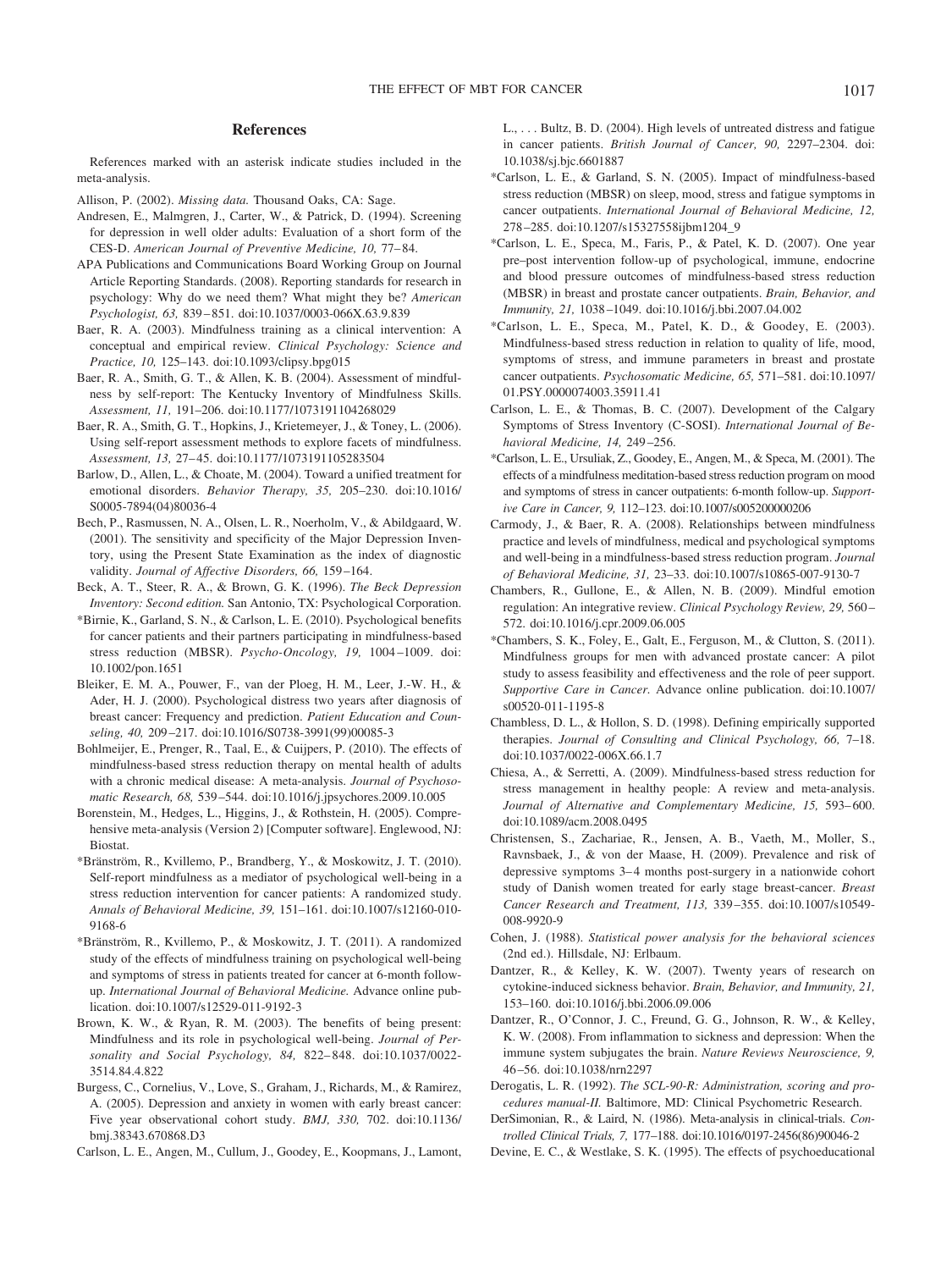care provided to adults with cancer: Meta-analysis of 116 studies. *Oncology Nursing Forum, 22,* 1369 –1381.

- \*Dobkin, P. L. (2008). Mindfulness-based stress reduction: What processes are at work? *Complementary Therapies in Clinical Practice, 14,* 8 –16. doi:10.1016/j.ctcp.2007.09.004
- Duval, S., & Tweedie, R. (2000). Trim and fill: A simple funnel-plot-based method of testing and adjusting for publication bias in meta-analysis. *Biometrics, 56,* 455– 463. doi:10.1111/j.0006-341X.2000.00455.x
- Egger, M., Smith, G., Schneider, M., & Minder, C. (1997). Bias in meta-analysis detected by a simple, graphical test. *BMJ, 315,* 629 – 634. doi:10.1136/bmj.315.7109.629
- Fann, J. R., Thomas-Rich, A. M., Katon, W. J., Cowley, D., Pepping, M., McGregor, B. A., & Gralow, J. (2008). Major depression after breast cancer: A review of epidemiology and treatment. *General Hospital Psychiatry, 30,* 112–126. doi:10.1016/j.genhosppsych.2007.10.008
- Finucane, A., & Mercer, S. W. (2006). An exploratory mixed methods study of the acceptability and effectiveness of mindfulness-based cognitive therapy for patients with active depression and anxiety in primary care. *BMC Psychiatry, 6,* Article 14. doi:10.1186/1471-244X-6-14
- \*Foley, E., Baillie, A., Huxter, M., Price, M., & Sinclair, E. (2010). Mindfulness-based cognitive therapy for individuals whose lives have been affected by cancer: A randomized controlled trial. *Journal of Consulting and Clinical Psychology, 78,* 72–79. doi:10.1037/a0017566
- \*Garland, S. N., Carlson, L. E., Cook, S., Lansdell, L., & Speca, M. (2007). A non-randomized comparison of mindfulness-based stress reduction and healing arts programs for facilitating post-traumatic growth and spirituality in cancer outpatients. *Supportive Care in Cancer, 15,* 949 – 961. doi:10.1007/s00520-007-0280-5
- Grossman, P., Niemann, L., Schmidt, S., & Walach, H. (2004). Mindfulness-based stress reduction and health benefits: A meta-analysis. *Journal of Psychosomatic Research, 57,* 35– 43. doi:10.1016/S0022- 3999(03)00573-7
- Hamilton, M. (1959). The assessment of anxiety-states by rating. *British Journal of Medical Psychology, 32,* 50 –55.
- Hamilton, M. (1960). A rating scale for depression. *Journal of Neurology, Neurosurgery and Psychiatry, 23,* 56 – 62. doi:10.1136/jnnp.23.1.56
- Harvey, A., Watkins, E., Mansell, W., & Shafran, R. (2004). *Cognitive behavioural processes across psychological disorders: A transdiagnostic approach to research and treatment.* Oxford, United Kingdom: Oxford University Press.
- Hedges, L. V., & Olkin, I. (1985). *Statistical methods for meta-analysis.* New York, NY: Academic Press.
- Hedges, L. V., & Pigott, T. D. (2001). The power of statistical tests in meta-analysis. *Psychological Methods, 6,* 203–217. doi:10.1037/1082- 989X.6.3.203
- Hedges, L. V., & Vevea, J. L. (1998). Fixed- and random-effects models in meta-analysis. *Psychological Methods, 3,* 486 –504. doi:10.1037/1082- 989X.3.4.486
- Higgins, J. P. T., Thompson, S. G., Deeks, J. J., & Altman, D. G. (2003). Measuring inconsistency in meta-analyses. *BMJ, 327,* 557–560. doi: 10.1136/bmj.327.7414.557
- Hirschfeld, R. M. A. (2001). The comorbidity of major depression and anxiety disorders: Recognition and management in primary care. *Primary Care Companion Journal of Clinical Psychiatry, 3,* 244 –254.
- \*Hoffman, C. J., Ersser, S. J., Hopkinson, J. B., Nicholls, P. G., & Harrington, J. E. (2012). Effectiveness of mindfulness-based stress reduction in mood, breast- and endocrine-related quality-of-life, and wellbeing in Stage 0 to III breast cancer: A randomized, controlled trial. *Journal of Clinical Oncology.* Advance online publication. doi:10.1200/ JCO.2010.34.0331
- Hofmann, S. G., Sawyer, A. T., Witt, A. A., & Oh, D. (2010). The effect of mindfulness-based therapy on anxiety and depression: A metaanalytic review. *Journal of Consulting and Clinical Psychology, 78,* 169 –183. doi:10.1037/a0018555
- Honda, K., & Goodwin, R. (2004). Cancer and mental disorders in a national community sample: Findings from the National Comorbidity Survey. *Psychotherapy and Psychosomatics, 73,* 235–242. doi:10.1159/ 000077742
- Hopko, D. R., Armento, M. E. A., Robertson, S. M. C., Ryba, M. M., Carvalho, J. P., Colman, L. K., . . . Lejuez, C. W. (2011). Brief behavioral activation and problem-solving therapy for depressed breast cancer patients: Randomized trial. *Journal of Consulting and Clinical Psychology, 79,* 834 – 849. doi:10.1037/a0025450
- Howren, M. B., Lamkin, D. M., & Suls, J. (2009). Associations of depression with C-reactive protein, IL-1, and IL-6: A meta-analysis. *Psychosomatic Medicine, 71,* 171–186. doi:10.1097/PSY.0b013e3181907c1b
- Jadad, A. R., Moore, R. A., Carroll, D., Jenkinson, C., Reynolds, D. J. M., Gavaghan, D. J., & McQuay, H. J. (1996). Assessing the quality of reports of randomized clinical trials: Is blinding necessary? *Controlled Clinical Trials, 17,* 1–12. doi:10.1016/0197-2456(95)00134-4
- \*Johns, S. A., Brown, L. F., Beck-Coon, K., Monahan, P. O., & Kroenke, K. (2012). *A Phase II trial of mindfulness-based stress reduction for patients with persistent cancer related fatigue.* Manuscript in preparation.
- Kabat-Zinn, J. (1990). *Full catastrophe living: Using the wisdom of your body and mind to face stress, pain, and illness.* New York, NY: Delacorte.
- Kabat-Zinn, J. (2003). Mindfulness-based interventions in context: Past, present, and future. *Clinical Psychology: Science and Practice, 10,* 144 –156. doi:10.1093/clipsy.bpg016
- Kessler, R., Nelson, C., McGonagle, K., Liu, J., Swartz, M., & Blazer, D. (1996). Comorbidity of DSM-III-R major depressive disorder in the general population: Results from the US National Comorbidity Survey. *British Journal of Psychiatry, 168*(Suppl. 30), 17–30.
- \*Kieviet-Stijnen, A., Visser, A., Garssen, B., & Hudig, W. (2008). Mindfulness-based stress reduction training for oncology patients: Patients' appraisal and changes in well-being. *Patient Education and Counseling, 72,* 436 – 442. doi:10.1016/j.pec.2008.05.015
- \*Kingston, T., Collier, S., Hevey, D., McCormick, M. M., Besani, C., Coobey, J., & O'Dwyer, A. M. (2012). *Mindfulness-based cognitive therapy for psycho-oncology patients: A pilot randomized controlled trial.* Manuscript submitted for publication.
- Kroenke, K., Strine, T. W., Spitzer, R. L., Williams, J. B. W., Berry, J. T., & Mokdad, A. H. (2009). The PHQ-8 as a measure of current depression in the general population. *Journal of Affective Disorders, 114,* 163–173. doi:10.1016/j.jad.2008.06.026
- Kuyken, W., Byford, S., Taylor, R. S., Watkins, E., Holden, E., White, K., . . . Teasdale, J. D. (2008). Mindfulness-based cognitive therapy to prevent relapse in recurrent depression. *Journal of Consulting and Clinical Psychology, 76*(6), 966 –978. doi:10.1037/a0013786
- Kuyken, W., Watkins, E., Holden, E., White, K., Taylor, R. S., Byford, S., . . . Dalgleish, T. (2010). How does mindfulness-based cognitive therapy work? *Behaviour Research and Therapy, 48,* 1105–1112. doi:10.1016/ j.brat.2010.08.003
- \*Labelle, L. E., Campbell, T. S., & Carlson, L. E. (2010). Mindfulnessbased stress reduction in oncology: Evaluating mindfulness and rumination as mediators of change in depressive symptoms. *Mindfulness, 1,* 28 – 40. doi:10.1007/s12671-010-0005-6
- Leckie, M. S., & Thompson, E. (1979). *Symptoms of Stress Inventory.* Seattle, WA: University of Washington Press.
- Ledesma, D., & Kumano, H. (2009). Mindfulness-based stress reduction and cancer: A meta-analysis. *Psycho-Oncology, 18,* 571–579. doi: 10.1002/pon.1400
- \*Lengacher, C. A., Johnson-Mallard, V., Barta, M., Fitzgerald, S., Moscoso, M. S., Post-White, J., . . . Kip, K. E. (2011). Feasibility of a mindfulness-based stress reduction program for early-stage breast cancer survivors. *Journal of Holistic Nursing, 29,* 107–117. doi:10.1177/ 0898010110385938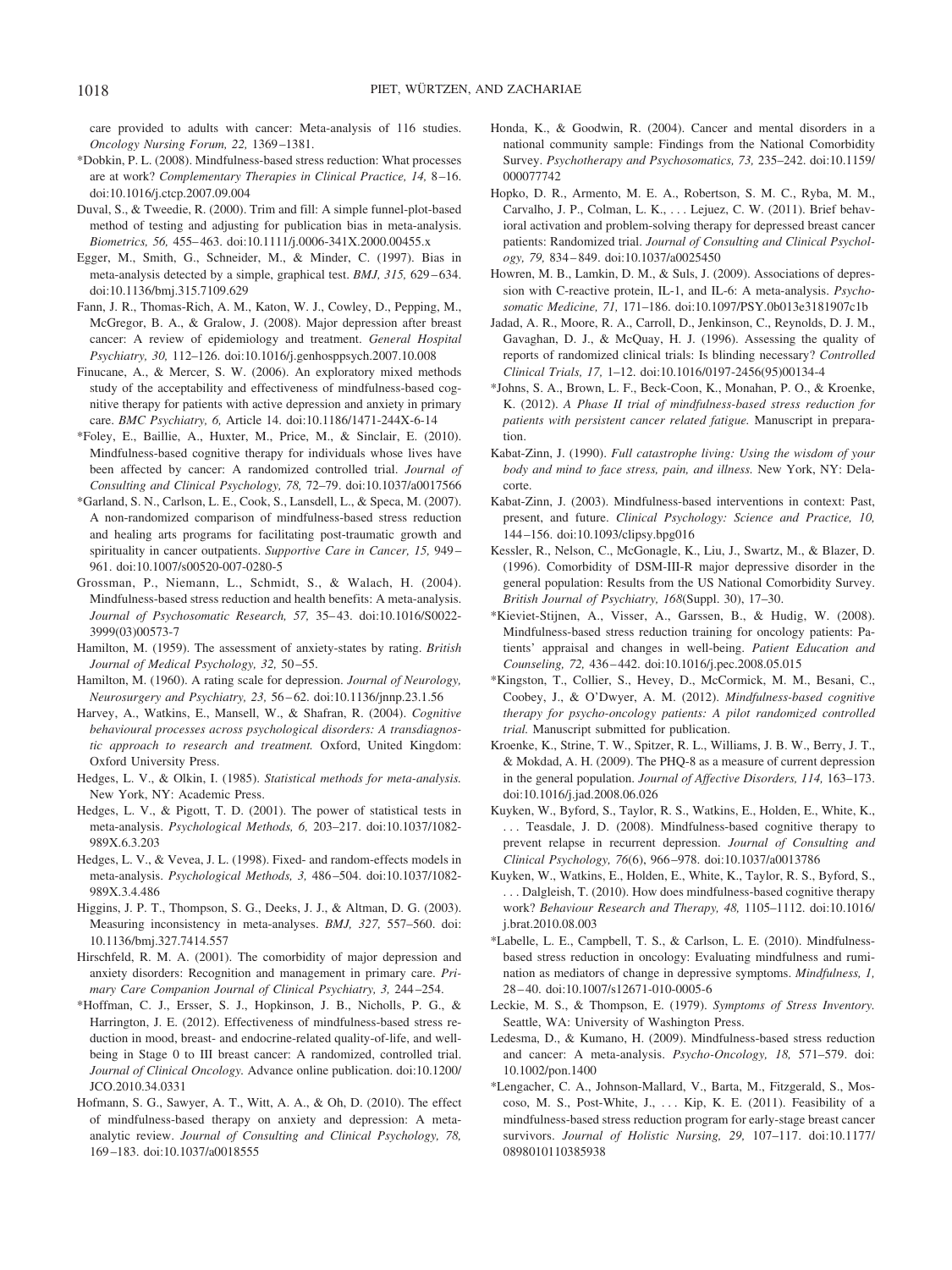- \*Lengacher, C. A., Johnson-Mallard, V., Post-White, J., Moscoso, M. S., Jacobsen, P. B., Klein, T. W., . . . Kip, K. E. (2009). Randomized controlled trial of mindfulness-based stress reduction (MBSR) for survivors of breast cancer. *Psycho-Oncology, 18,* 1261–1272. doi:10.1002/ pon.1529
- \*Lerman, R., Jarski, R., Rea, H., Gellish, R., & Vicini, F. (2011). Improving symptoms and quality of life of female cancer survivors: A randomized controlled study. *Annals of Surgical Oncology, 19,* 373–378. doi: 10.1245/s10434-011-2051-2
- Massie, M. J. (2004). Prevalence of depression in patients with cancer. *Journal of the National Cancer Institute, 32,* 57–71.
- Matchim, Y., & Armer, J. M. (2007). Measuring the psychological impact of mindfulness meditation on health among patients with cancer: A literature review. *Oncology Nursing Forum, 34,* 1059 –1066. doi: 10.1188/07.ONF.1059-1066
- \*Matousek, R. H., & Dobkin, P. L. (2010). Weathering storms: A cohort study of how participation in a mindfulness-based stress reduction program benefits women after breast cancer treatment. *Current Oncology, 17,* 62–70.
- McNair, D. M., Lorr, M., & Droppleman, L. F. (1971). *Manual: Profile of Mood States.* San Diego, CA: Educational and Industrial Testing Service.
- Mitchell, A. J., Chan, M., Bhatti, H., Halton, M., Grassi, L., Johansen, C., & Meader, N. (2011). Prevalence of depression, anxiety, and adjustment disorder in oncological, haematological, and palliative-care settings: A meta-analysis of 94 interview-based studies. *Lancet Oncology, 12,* 160 – 174. doi:10.1016/S1470-2045(11)70002-X
- Moher, D., Liberati, A., Tetzlaff, J., Altman, D. G., & the PRISMA Group. (2009). Preferred reporting items for systematic reviews and metaanalyses: The PRISMA statement. *PLoS Medicine, 6*(7), Article e1000097. doi:10.1371/journal.pmed.1000097
- Moussavi, S., Chatterji, S., Verdes, E., Tandon, A., Patel, V., & Ustun, B. (2007). Depression, chronic diseases, and decrements in health: Results from the World Health Surveys. *Lancet, 370,* 851– 858. doi:10.1016/ S0140-6736(07)61415-9
- Newell, S. A., Sanson-Fisher, R. W., & Savolainen, N. J. (2002). Systematic review of psychological therapies for cancer patients: Overview and recommendations for future research. *Journal of the National Cancer Institute, 94,* 558 –584. doi:10.1093/jnci/94.8.558
- Nezu, A. M., Nezu, C. M., Felgoise, S. H., McClure, K. S., & Houts, P. S. (2003). Project Genesis: Assessing the efficacy of problem-solving therapy for distressed adult cancer patients. *Journal of Consulting and Clinical Psychology, 71,* 1036 –1048. doi:10.1037/0022-006X.71.6.1036
- Olfson, M., Fireman, B., Weissman, M., Leon, A. C., Sheehan, D. V., Kathol, R. G., . . . Farber, L. (1997). Mental disorders and disability among patients in a primary care group practice. *American Journal of Psychiatry, 154,* 1734 –1740.
- Ott, M. J., Norris, R. L., & Bauer-Wu, S. M. (2006). Mindfulness meditation for oncology patients: A discussion and critical review. *Integrative Cancer Therapies, 5,* 98 –108. doi:10.1177/1534735406288083
- Piet, J., & Hougaard, E. (2011). The effect of mindfulness-based cognitive therapy for prevention of relapse in recurrent major depressive disorder: A systematic review and meta-analysis. *Clinical Psychology Review, 31,* 1032–1040. doi:10.1016/j.cpr.2011.05.002
- Pinquart, M., & Duberstein, P. R. (2010). Depression and cancer mortality: A meta-analysis. *Psychological Medicine, 40,* 1797–1810. doi:10.1017/ S0033291709992285
- Prieto, J. M., Blanch, J., Atala, J., Carreras, E., Rovira, M., Cirera, E., & Gasto, C. (2002). Psychiatric morbidity and impact on hospital length of stay among hematologic cancer patients receiving stem-cell transplantation. *Journal of Clinical Oncology, 20,* 1907–1917. doi:10.1200/ JCO.2002.07.101
- Radloff, L. S. (1977). The CES-D Scale: A self-report depression scale for

research in the general population. *Applied Psychological Measurement, 1,* 385– 401. doi:10.1177/014662167700100306

- Reich, M., Lesur, A., & Perdrizet-Chevallier, C. (2008). Depression, quality of life and breast cancer: A review of the literature. *Breast Cancer Research and Treatment, 110,* 9 –17. doi:10.1007/s10549-007-9706-5
- Rosenthal, R. (1991). Meta-analysis: A review. *Psychosomatic Medicine, 53,* 247–271.
- Rosenthal, R. (1993). *Meta-analytic procedures for social research.* Newbury Park, CA: Sage.
- Rosenthal, R., & Rubin, D. B. (1982). A simple, general purpose display of magnitude of experimental effect. *Journal of Educational Psychology, 74,* 166 –169. doi:10.1037/0022-0663.74.2.166
- Rosenthal, R., & Rubin, D. B. (1988). Comment: Assumptions and procedures in the file drawer problem. *Statistical Science, 3,* 120 –125. doi:10.1214/ss/1177013014
- Rowland, J. H. (1999). Anxiety and the blues after breast cancer: How common are they? *CNS Spectrum, 4, 40-54*.
- Schafer, J. L., & Graham, J. W. (2002). Missing data: Our view of the state of the art. *Psychological Methods, 7,* 147–177. doi:10.1037/1082- 989X.7.2.147
- Schulz, K. F., Altman, D. G., & Moher, D. (2010). CONSORT 2010 statement: Updated guidelines for reporting parallel group randomised trials. *Journal of Pharmacology & Pharmacotherapeutics, 1,* 100 –107.
- Segal, Z. V., Williams, J. M. G., & Teasdale, J. D. (2002). *Mindfulnessbased cognitive therapy for depression: A new approach to preventing relapse.* New York, NY: Guilford Press.
- \*Sharplin, G. R., Jones, S. B. W., Hancock, B., Knott, V. E., Bowden, J. A., & Whitford, H. S. (2010). Mindfulness-based cognitive therapy: An efficacious community-based group intervention for depression and anxiety in a sample of cancer patients. *Medical Journal of Australia, 193*(5 Suppl.), S79 –S82.
- Sheard, T., & Maguire, P. (1999). The effect of psychological interventions on anxiety and depression in cancer patients: Results of two metaanalyses. *British Journal of Cancer, 80,* 1770 –1780. doi:10.1038/ sj.bjc.6690596
- Shennan, C., Payne, S., & Fenlon, D. (2011). What is the evidence for the use of mindfulness-based interventions in cancer care? A review. *Psycho-Oncology, 20,* 681– 697. doi:10.1002/pon.1819
- Smith, J. E., Richardson, J., Hoffman, C., & Pilkington, K. (2005). Mindfulness-based stress reduction as supportive therapy in cancer care: Systematic review. *Journal of Advanced Nursing, 52,* 315–327. doi: 10.1111/j.1365-2648.2005.03592.x
- \*Speca, M., Carlson, L., Goodey, E., & Angen, M. (2000). A randomized, wait-list controlled clinical trial: The effect of a mindfulness meditationbased stress reduction program on mood and symptoms of stress in cancer outpatients. *Psychosomatic Medicine, 62,* 613– 622. doi:0033- 3174/00/6205-0613
- Speca, M., Carlson, L. E., Mackenzie, M. J., & Angen, M. (2006). Mindfulness-based stress reduction (MBSR) as an intervention for cancer patients. In R. A. Baer (Ed.), *Mindfulness-based treatment approaches: Clinician's guide to evidence base and applications* (pp. 239 –261). San Diego, CA: Academic Press. doi:10.1016/B978- 012088519-0/50012-5
- Spiegel, D., & Giese-Davis, J. (2003). Depression and cancer: Mechanisms and disease progression. *Biological Psychiatry, 54,* 269 –282. doi: 10.1016/S0006-3223(03)00566-3
- Spielberger, C. D., Gorsuch, R. L., & Luschene, R. E. (1983). *Manual for the State–Trait Anxiety Inventory.* Palo Alto, CA: Consulting Psychologist Press.
- Spitzer, R., Kroenke, K., Williams, J., & Lowe, B. (2006). A brief measure for assessing generalized anxiety disorder: The GAD-7. *Archives of Internal Medicine, 166,* 1092–1097. doi:10.1001/archinte.166.10.1092
- Sterne, J. A. C., Egger, M., & Moher, D. (Chapter Eds.). (2008). Addressing reporting biases. In J. P. T. Higgins & S. Green (Eds.), *Cochrane*